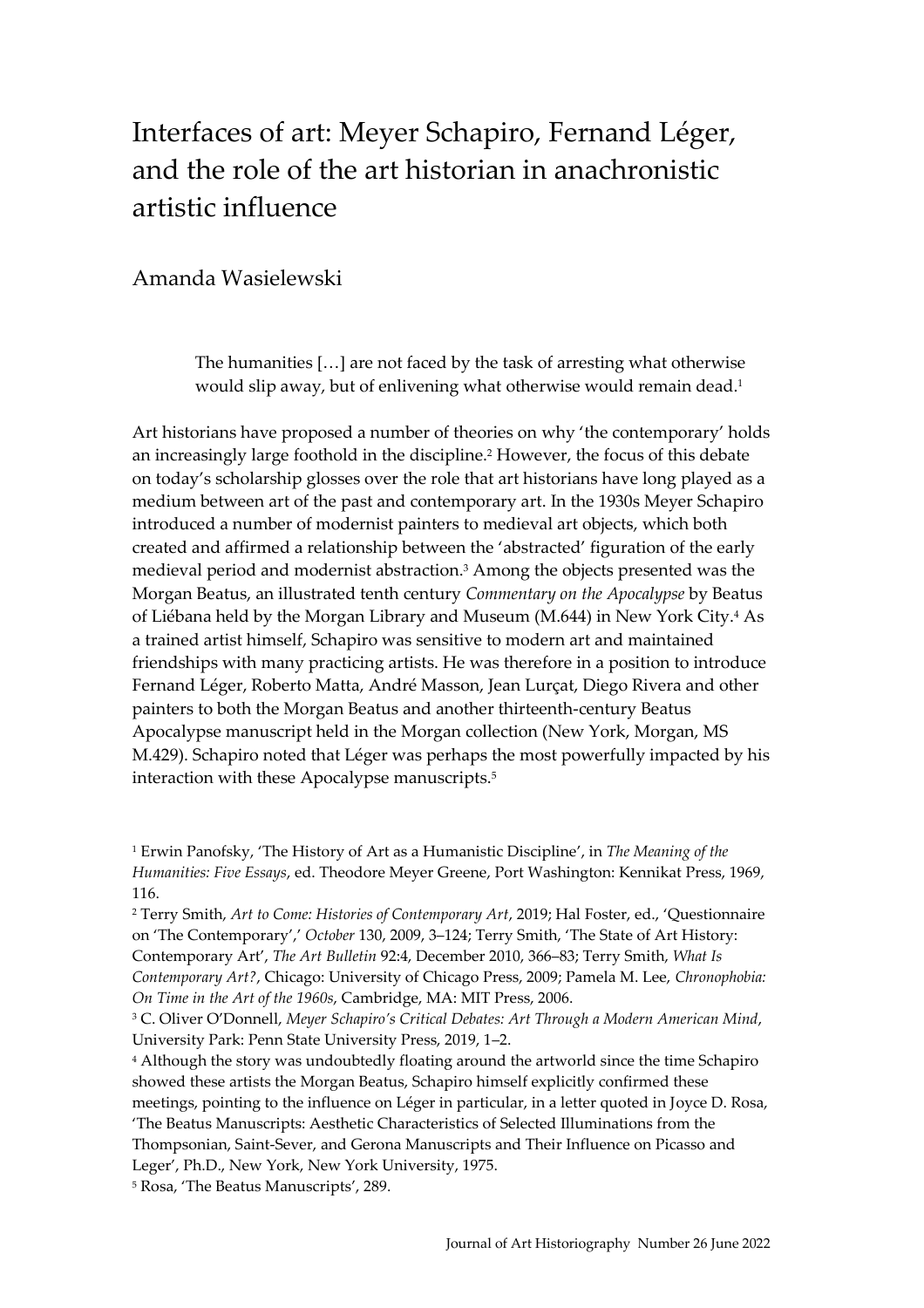This story has been frequently mentioned in passing but has never been incorporated meaningfully into an analysis of either the Beatus manuscript or Léger's work. It is worthy of further investigation, however, as it speaks to how art historians negotiate their contemporary moment. The dominant thread of art historical scholarship in the early twentieth century, based on theories of stylistic development and artistic self-referentiality, excluded interactions such as this one. In this article, I contend that, although they are no longer dominant in the field, these historical methods and theories of art history have produced assumptions that continue to underpin scholarship in the discipline, which overestimate the distance of art historians from art-making and underestimate their influential role in art practice. In order to meaningfully incorporate a story such as this into art history, we need to rethink the supposed objectivity of art historical research in how we conceptualize provenance, taxonomy, and the afterlives of artworks.

As told through the lens of Schapiro, Léger, and the Morgan Beatus, the first section of this text addresses provenance, which is limited to ownership rather than influence and ends once an object reaches a museum collection. The second concerns taxonomy or the relationships between artworks in time. Traditionally, artworks were arranged in 'families', genealogies, or evolutionary trees of interrelated works. However, this implies that they 'evolve' over time and have a direct linear relationship to one another. Following from this discussion of biological metaphors in art historical taxonomy, the next section of this article addresses theory around whether artworks are 'alive or 'dead', whether we account for the power and relevance of artworks long after they were created. The final two sections, which discuss the chosen example in greater depth, concern the nature of anachronic influence. While comparing the formal qualities of Léger's work with the Beatus manuscript is a relatively straightforward exercise, exploring the reverse direction of influence is more complicated. In this case, issues of authorship/authenticity as well as modern readings of medium-specificity come into play.

#### **Provenance**

The story of Léger and the Beatus manuscript seems to have been propagated by Meyer Schapiro himself, appearing in print in an article he wrote on the Gerona Apocalypse (Museo de la Catedral, *MS.* 10) in 1963, and it has been repeated in scholarship with some regularity since the 1970s.<sup>6</sup> For most medieval scholars, this story seems to merely be a curiosity or a shorthand way to point to the historiography of their research area. I would argue, however, that this is more than a fun anecdote. Art objects have the potential, via art historical mediation, to influence other works and communicate some element of form or content to a subsequent generation, even if there is a considerable gap in time. The web of

<sup>6</sup> Meyer Schapiro, 'The Beatus Apocalypse of Gerona', *Art News* 61, January 1963, 50.; Notable repetitions, among many more, occur in Rosa, 'The Beatus Manuscripts', 289; John Williams, *The Illustrated Beatus: A Corpus of the Illustrations of the Commentary on the Apocalypse*, 5 vols., London: Harvey Miller Publishers, 1994-2003, 2:169; Elizabeth S. Bolman, 'De Coloribus: The Meanings of Color in Beatus Manuscripts', *Gesta* 38:1, January 1999, 22.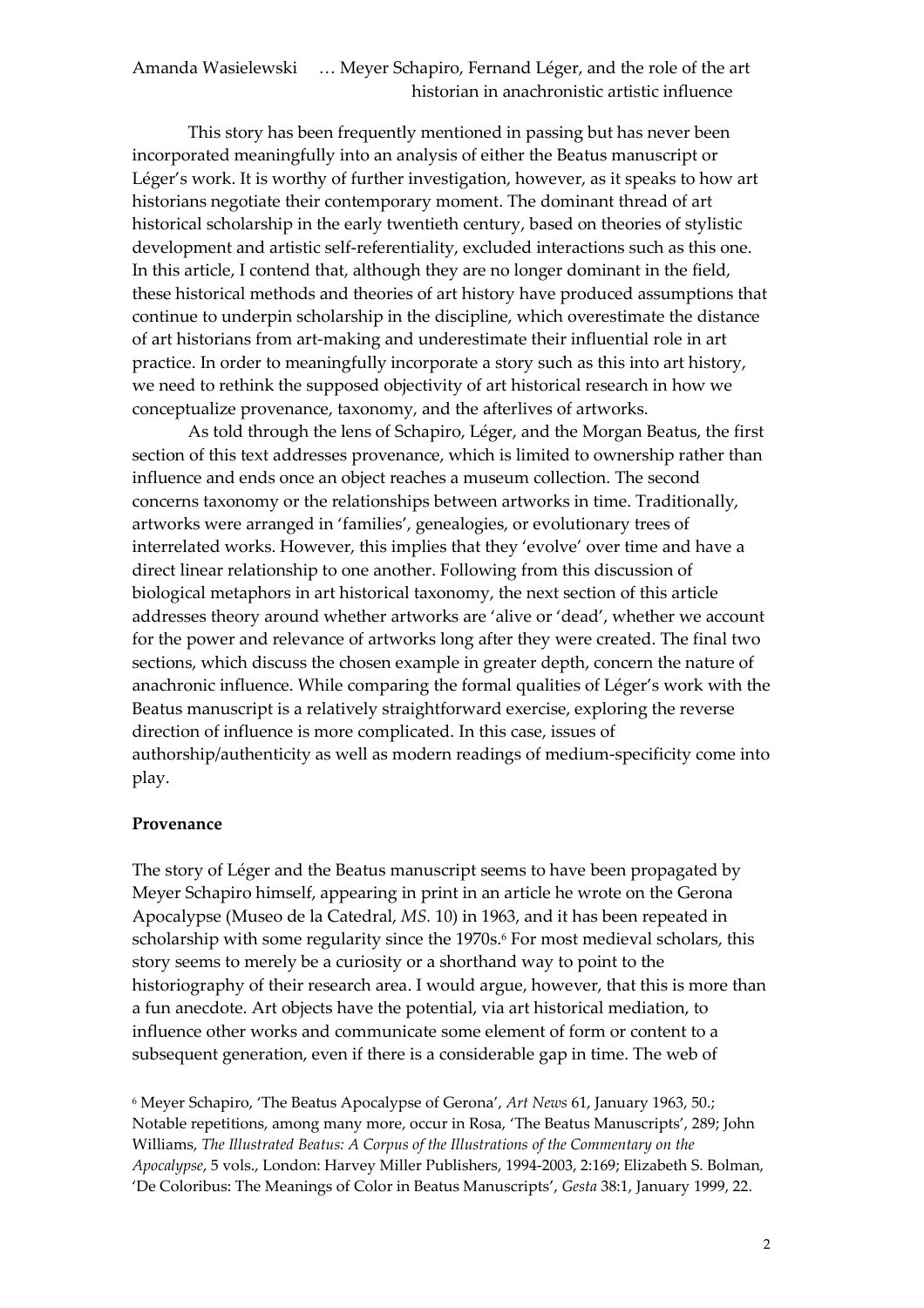relationships between artworks expands outward, not linearly. No art object can be divorced from its original context, nor should it be, but its continued presence in the world complicates and alters its meaning in time.

Collecting information on the artwork's provenance, which typically lists where the work has travelled and who has owned it since it was created, is still common practice for the art historians who work in institutional or commercial settings. Rarely does provenance account for influence, however. As digital culture and networks make clear, influence does not flow in direct lines or family trees, nor does it relate merely to ownership. The issue has become more pressing as digital images are notoriously hard to retain control of or ownership of due to the ease and speed of their reproducibility. Provenance can be seen, in some ways, as the biography or the afterlife of an artwork. However, once an artwork reaches a museum collection, the biography of the work does not end.

R Besoneguorpidelis resonegerconcreper and is auppepusillus exongansqlubilex eranoduler Besonen erclamiter. Mexencoreer combi vesaulizor quorumquiden kicdegezis conosusuavardernyare ancabel is a zcangele Деравовеф ратвомавсь будом бортвёведо Паревьмоф авиацистови equidemitado diant Librius en escription discribiscipuli INTEREIUS DECUS VERBACI E. PICA STORIARUM GOE PINXIPERSERIEM yrscientibus terre ann fudicii puturiaduentui peracturiscti y reupplers que licer codix bulus loducra reducra quod duo quan a. gergeracesquese gendemandana ens. Girchaparzisotipiliog spysiaulogasco ruinirare PERCUNCTASECLASECLIS INFINITISTEMPORIS.

Figure 1: Signature: Maius, Fol. 293r in Beatus of Liébana, *Commentary on the Apocalypse* (MS M.644)*.,* ca. 945. New York: Morgan Library & Museum. Photo: Morgan Library & Museum, New York.

Looking at the example of the provenance and curatorial notes for the Morgan Beatus manuscript, we find that it was illustrated circa 940-945 CE, a date revised by John Williams from an earlier assignment of 922 or 926 CE. As such it is thought to be the most complete early Beatus Apocalypse manuscript extant.<sup>7</sup> It is in remarkably good condition—its vibrant colors still pop off the pages—which suggests that it was not heavily used or exposed to the elements over the course of its existence. Despite its colorful vibrancy, it does not contain any gold and silver, and the pigments lay over a wax base.<sup>8</sup> The dimensions of the manuscript are  $387 \times$ 285mm—a large book— and it contains three hundred folios, with sixty-two fullpage miniatures and forty-eight smaller miniatures. It is a paradigmatic example of Mozarabic illustration among Christians living under Islamic rule in the Iberian

<sup>7</sup> Williams, *The Illustrated Beatus*, 2:22.

<sup>8</sup> Morgan Library and Museum, 'Curatorial Description of MS M.644', accessed November 9, 2014, http://corsair.morganlibrary.org/msdescr/BBM0644.htm.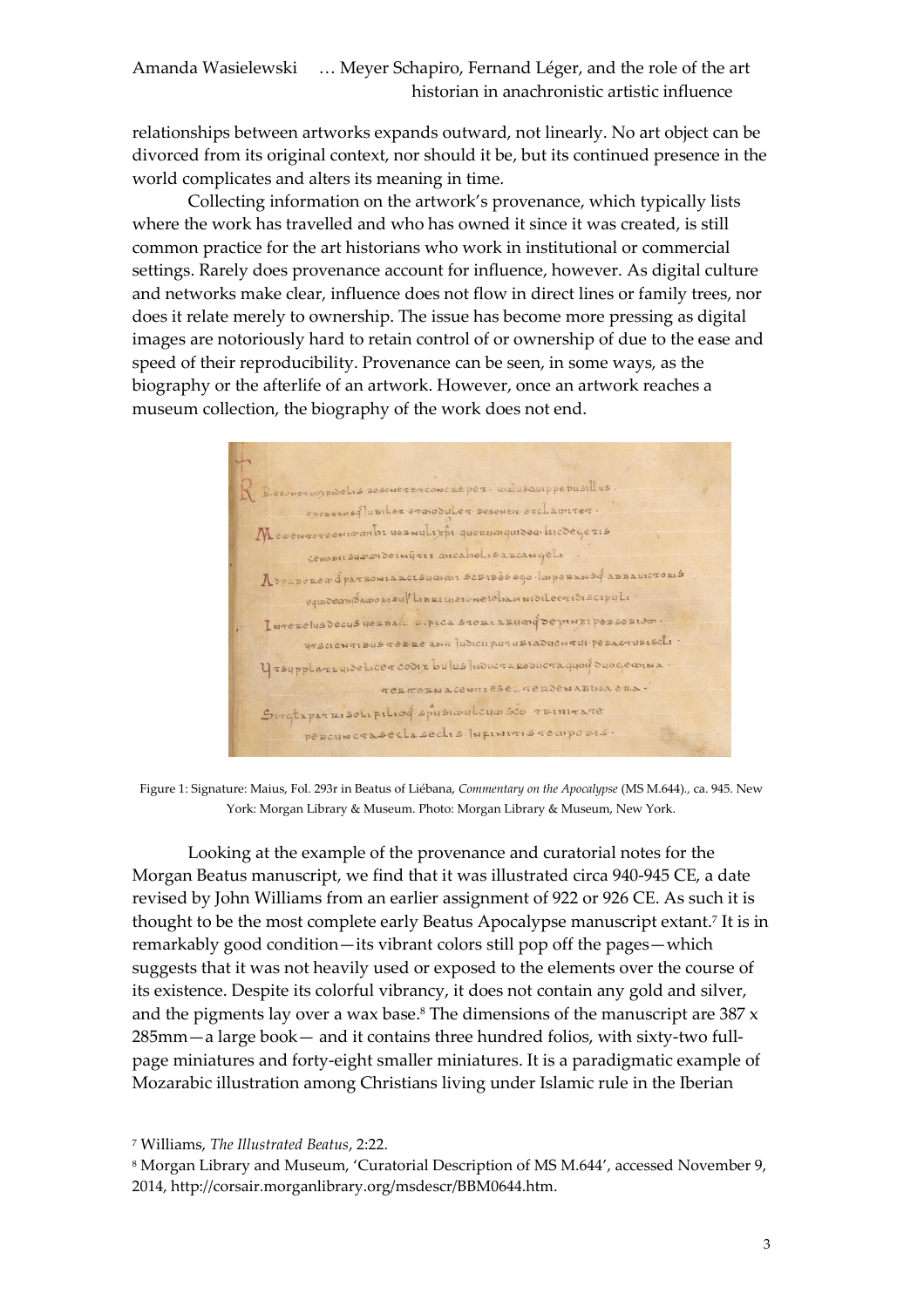Peninsula. Maius, whose name appears prominently in an acrostic on the final folio of the manuscript [fig.1], is credited with creating it, most likely in the scriptorium in Tábara in the north of Spain for the monastery at San Miguel de Escalada.<sup>9</sup> I will return to the significance of this authorial statement further on in the text.

After the mid-tenth century, the next recorded movement of the manuscript is in 1567 where it appears to have been in the possession of Archbishop of Valencia on the other side of Spain, who bequeathed it to the Order of Santiago of Uclés, not far from Madrid. The manuscript narrowly escaped assimilation into the Madrid archives when it was sold between the dissolution of the order in 1837 and the relocation of their manuscripts to Madrid in 1872. It then entered the open market in exchange for a silver watch and changed hands a few times before ending up in the collection of British newspaperman Henry Yates Thompson. J.P. Morgan, Jr. purchased it for the Morgan collection in 1919, six years after his father's death and five years before he would make the collection public.<sup>10</sup> The book was rebound at least five times, including once when it was purchased by Morgan and most recently in 1992.<sup>11</sup>

This is typically where the story of provenance ends: with the manuscript safely folded into its current collection. From here, however, we can gather further episodes in the continued history of the manuscript from other sources. Meyer Schapiro, who enrolled in Columbia University when he was sixteen, was still a student when J.P. Morgan, Jr. announced in February 1924 that he would open up the Morgan library to the public, particularly researchers and scholars.<sup>12</sup> At the end of March 1924, a selection of Morgan manuscripts were put on display at the New York Public Library.<sup>13</sup> Schapiro set off on a research trip through Europe and the Middle East from July 1926 through October 1927 during which he deepened his knowledge of Romanesque and Mozarabic art and met with a leading scholar on Spanish art, Manuel Gómez-Moreno.<sup>14</sup> Upon Schapiro's return to New York, he was in a position to impart his knowledge of early medieval Spanish art to a receptive community of modern painters and had access to the works in Morgan's collection. In traditional accounts of provenance, the museum is usually the final resting place of the art object. However, an expanded notion of provenance would chart not only the object itself but the ideas contained and transmuted subsequently.

12 'The Morgan Library for the Public', *The New York Times*, 17 February 1924.

It should be noted that a response published a few weeks later by Henry Alfred Todd of Columbia University pointed out the fact that Morgan's library had long been accessible to interested scholars. See: Henry Alfred Todd, 'Morgan Library in Use', *The New York Times*, 2 March 1924.

Meyer Schapiro's precociousness during his university days was reported in 'Meyer Schapiro', *Columbia Daily Spectator* CIV:65, 10 February 1960, 2.

13 'Morgan Manuscripts on Exhibition', *The New York Times*, 31 March 1924.

<sup>14</sup> Meyer Schapiro and Daniel Esterman, *Meyer Schapiro Abroad: Letters to Lillian and Travel Notebooks*, Los Angeles: Getty Research Institute, 2009, 101–15.

<sup>9</sup> Williams, *The Illustrated Beatus*, 2:21; Morgan Library and Museum, 'Curatorial Description of MS M.644.'

<sup>10</sup> Williams, *The Illustrated Beatus*, 2:29.

<sup>11</sup> Williams, *The Illustrated Beatus*, 2:31.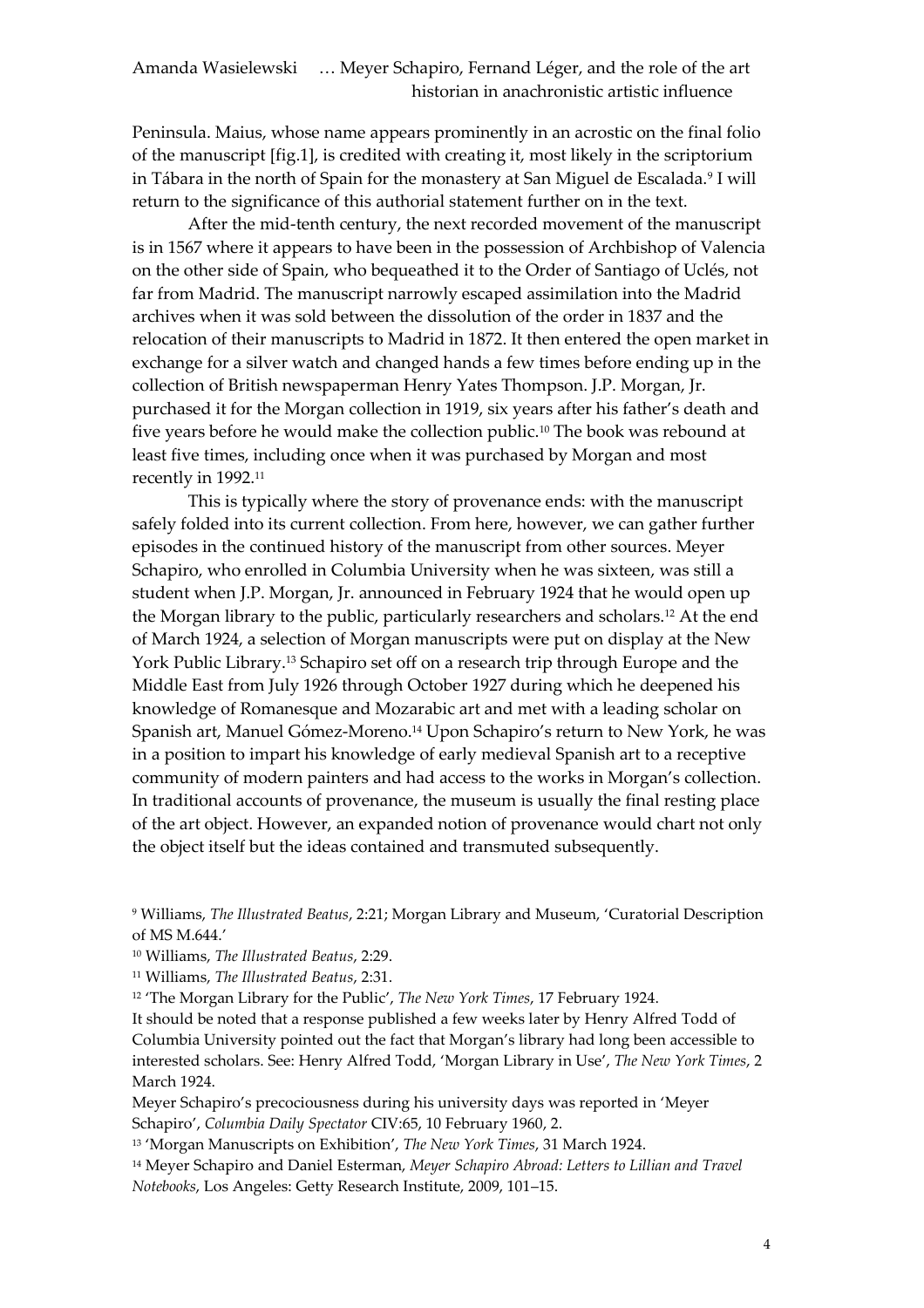## **Family resemblances**

Historically, academic writing on medieval manuscripts has focused on families or groups of iconographically similar works, meticulously tracing genealogies and lineages. The Beatus manuscripts are no exception and have been taxonomically ordered since the nineteenth century, most recently and completely by art historian John Williams. <sup>15</sup> Williams has exhaustively researched these manuscripts, and much of his research is compiled in a comprehensive five-volume catalogue on the illustrated Beatus.<sup>16</sup> One can hardly imagine, however, that a revised version of these volumes would include images of Léger's work from the 1940s. As much as this sort of taxonomy favors stylistic analysis above other factors, it also draws lines around contextual relationships.

Even as it seems remote that Léger's work would be included in taxonomies of the Beatus group, there are many formal and stylistic similarities to be found in Léger's paintings of *Divers* and *Acrobats* (*Les Plongeurs* and *Les Acrobates*).<sup>17</sup> For example, *The Divers* (1941-2) [fig.2] in the collection of the Museum of Modern Art is a paradigmatic example of Léger's work during this period. This rather large painting (228.6 x 172.8 cm) shows a jumble of human body parts collected together in a mass, almost as if seen from above, and placed on vibrant blocks of color. There is no obvious directionality or orientation for the work, as all the elements are

<sup>15</sup> Important early work in categorizing, dating, and tracing stylistic and iconographic connections between manuscripts were conducted in the following publications Léopold Delisle, 'Les manuscrits de l'Apocalypse de Beatus conservés à la Bibliothèque Nationale et dans le cabinet de M. Didot', in *M langes de pal ographie et de bibliographie,* Paris: Champion, 1880, 117–48; Wilhelm Neuss, *Die Apokalypse Des Hl. Johannes in Der Altspanischen Und Altchristlichen Bibel-Illustration. Das Problem Der Beatushandschriften. Nebst Einem Tafelbande, Etc.*, Mu nster, 1931; Peter K. Klein, *Der Ältere Beatus-Kodex Vitr. 14-1 Der Biblioteca Nacionalzu Madrid: Studien Zur Beatus-Ill. U.d. Span. Buchmalerei D. 10. Jh*, Studien Zur Kunstgeschichte, Bd. 8, Hildesheim ; New York: Olms, 1976; Peter K. Klein, *Beatus a Liébana, In Apocalypsin commentarius Manchester, the John Rylands University Library, Latin MS 8*, Munich: H. Lengenfelder, 1990. For dating and categorization of the text, see Henry A. Sanders, ed., *Beati in Apocalipsin libri duodecim*, Rome: American Academy in Rome, 1930.

<sup>16</sup> John Williams, *The Illustrated Beatus.* See also John Williams and Barbara A Shailor, *A Spanish Apocalypse: The Morgan Beatus Manuscript*, New York: George Braziller, Pierpont Morgan Library, 1991; John Williams, 'Purpose and Imagery in the Apocalypse Commentary of Beatus of Liébana', in *The Apocalypse in the Middle Ages*, ed. Richard Kenneth Emmerson and Bernard McGinn, Ithaca, N.Y.: Cornell University Press, 1992, 217–33; John Williams, 'Isidore, Orosius and the Beatus Map', *Imago Mundi* 49, January 1997, 7–32; John Williams, 'Meyer Schapiro in Silos: Pursuing an Iconography of Style', *The Art Bulletin* 85:3, September 2003, 442–68.

<sup>17</sup> Simon Willmoth suggests that Léger may have seen images of other Beatus manuscripts published in the French art press, given his association with Christian Zervos and his documented interest in medieval art. This possible exposure to the Beatus type is purely speculative, but we know that Léger did see the Morgan M.644 in person with Meyer Schapiro when he was in New York City in 1935. It is possible that M.644 was the only manuscript he saw in person rather than in reproduction. Simon Willmoth, 'Léger in America', in *Fernand Léger: The Later Years*, ed. Nicholas Serota and Ina Conzen, Munich: Prestel-Verlag, 1987, 49–50.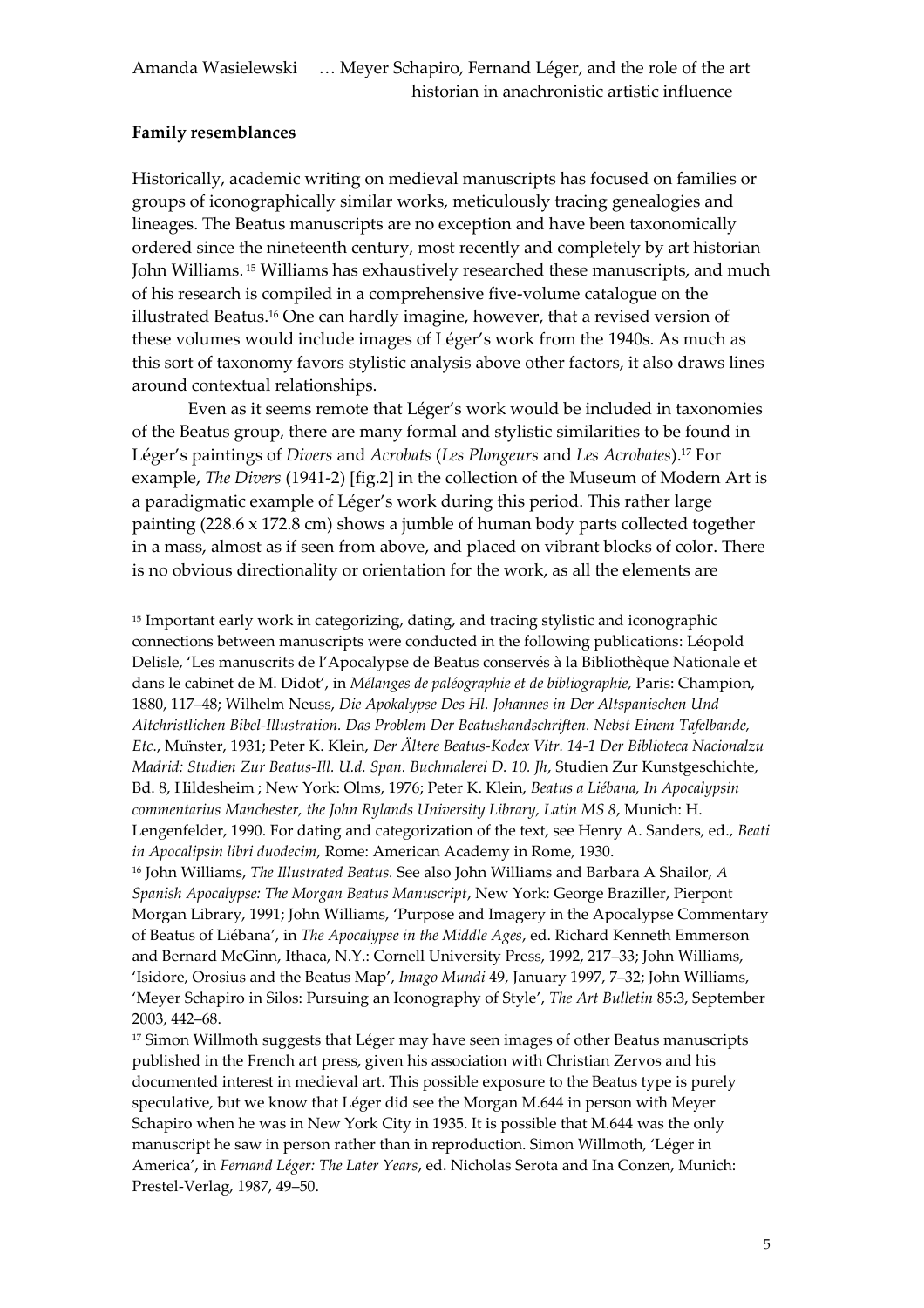arranged in a symmetrical manner. The illustrations in the Beatus manuscript are similarly placed on stripes or registers of color. Additionally, it makes ample use of symmetrical compositions, notably on fol. 222v depicting Heavenly Jerusalem [fig.3] and the Adoration of the Lamb on fol. 87r. The mass of jumbled bodies found in Léger's paintings bear a resemblance to the corpses in hell found on fol.220r [fig.4] and the tumbling grasping bodies in the Witnesses Ascension on fol. 154v [fig.5]. Apart from *The Divers* series, a case for an iconographic comparison between Léger's *La Grande Julie* (1945) and the Woman Clothed in the Sun from fol.152v has also been suggested, though the relationship is perhaps a bit more tenuous than that of the *Divers.*<sup>18</sup> What are we to do with stylistic relationships such as these, if not incorporate them into taxonomies? Perhaps such comparisons are doomed to anecdote because their contextual disconnect cannot be rectified by the existing methods of art historical research.





Figure 2: Fernand Léger, *Les Plongeurs (The Divers)*, 1941-42. Oil on canvas, 228.6 x 172.8 cm. New York: Museum of Modern Art. Photo: © 2022, The Museum of Modern Art/Scala, Florence. Figure 3: Apocalypse: New Jerusalem measured, Fol. 222v in Beatus of Liébana, *Commentary on the Apocalypse* (MS M.644)*.,* ca. 945. New York: Morgan Library & Museum. Photo: Morgan Library & Museum, New York.





Figure 4: Last Resurrection and Judgment, Fol. 220r in Beatus of Liébana, *Commentary on the Apocalypse* (MS M.644)*.,* ca. 945. New York: Morgan Library & Museum. Photo: Morgan Library & Museum, New York. Figure 5: Apocalypse: Witnesses, Ascension, Fol. 154v in Beatus of Liébana, *Commentary on the Apocalypse* (MS M.644)*.,* ca. 945. New York: Morgan Library & Museum. Photo: Morgan Library & Museum, New York.

<sup>18</sup> Rosa, 'The Beatus Manuscripts', 290–303.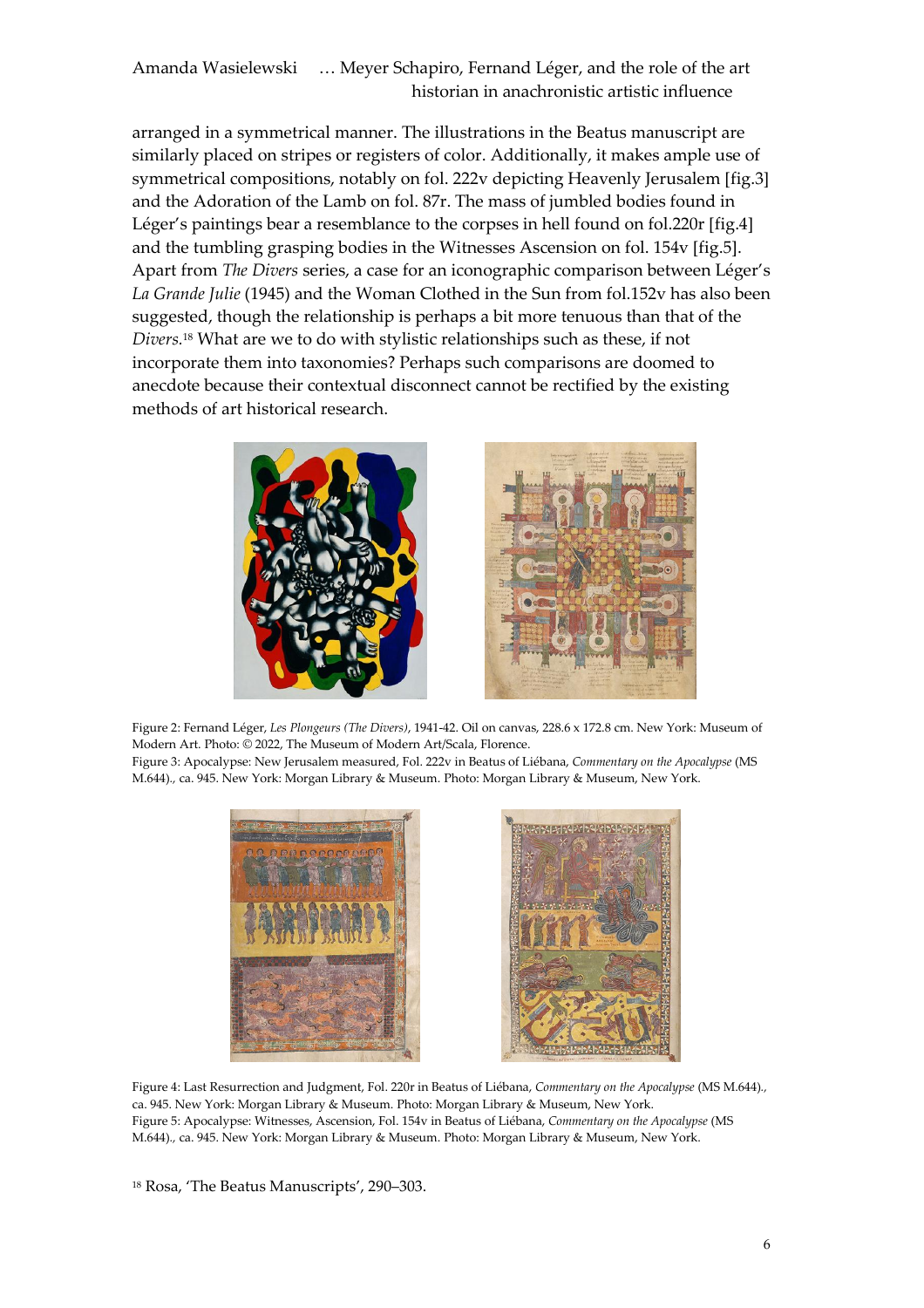The standard methodology traditionally employed in grouping and cataloguing medieval manuscripts and, in particular, Apocalypse manuscripts is a combination of the general and specific. The existing manuscripts are arranged, as noted, as a kind of biological lineage, an evolutionary line of descendants connected typologically, often with accompanying diagrams. Each manuscript is also examined in its particularity with the goal of pinpointing how it relates to the others and where it falls in the lineage. The model or archetypal manuscript, or what George Kubler later called a 'prime object', indicates a starting point or rupture in the chain. Unlike the taxonomists of art history who came before him, Kubler rejected the genealogical model of art history while retaining the notion of an origin point for groupings of objects. 19

In *The Shape of Time*, Kubler argues that the biological metaphor in art lineage is misguided, stating:

The biological model is not the most appropriate one for a history of things… we are dealing in art with the transmission of some kind of energy; with impulses, generating centers, and relay points; with increments and losses in transit; with resistances and transformers in the circuit. In short, the language of electrodynamics might have suited us better than the language of botany; and Michael Faraday might have been a better mentor than Linneaus for the study of material culture.<sup>20</sup>

Applying Kubler's model to the work of Léger, one could say that it seems to draw a charge from the Morgan Beatus and the artist's encounters with it. His work is not a direct or complete copy of its 'genetic materials' but, instead, is party to a transferal of energy or residual electricity.

Kubler's theory of form was a continuation of the critiques of a generation of art historians who came before him. Despite his rejection of 'evolution' as a model, Kubler was more than content to use other metaphors from the natural sciences, as evidenced in the quote above. He was certainly not the first or the last art historian to try to explain form as a natural process. Kubler's conception of formal influence and the changes it undergoes in time is indebted to the theoretical work of his doctoral advisor, Henri Focillon. Meyer Schapiro, a younger contemporary of Focillon, was also active in rethinking existing taxonomies and notions of style in art history.

This is unsurprising given the shared interest between Schapiro and Focillon in eleventh and twelfth-century Romanesque art in the 1930s. <sup>21</sup> Schapiro and Focillon both considered Romanesque art and architecture worthy of appreciation in its own right rather than as a mere stepping-stone to the more superior Gothic period that followed, but they clashed on methodological issues. <sup>22</sup> This change in disciplinary attitude toward the Romanesque period required the art historians who

<sup>19</sup> George Kubler, *The Shape of Time: Remarks on the History of Things*, New Haven: Yale University Press, 2008, 35–48.

<sup>20</sup> Kubler, *The Shape of Time*, 9.

<sup>21</sup> Walter B. Cahn, 'Schapiro and Focillon', *Gesta* 41:2, 2002, 129–136.

<sup>22</sup> Cahn, 'Schapiro and Focillon', 129.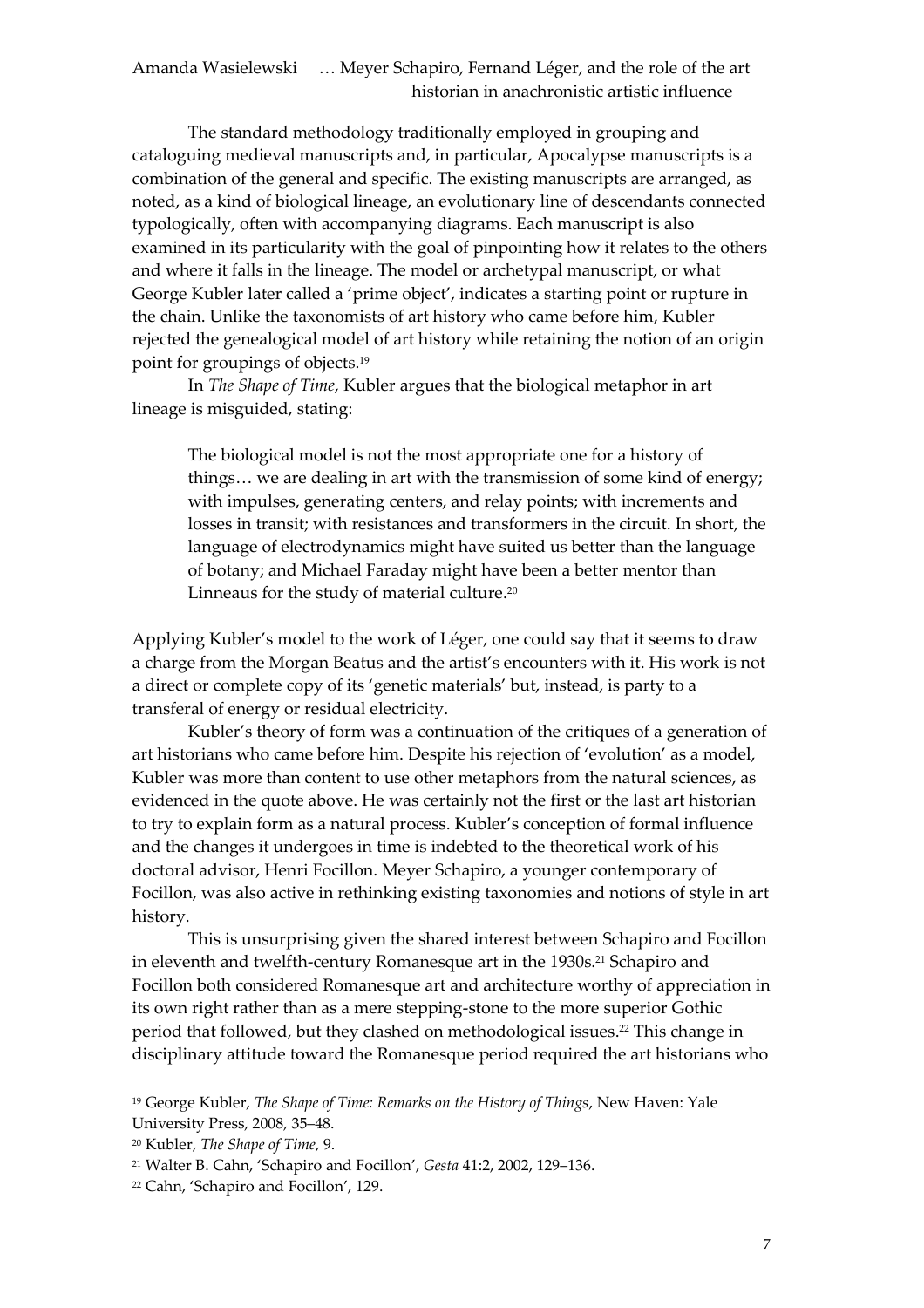studied it to conceive new methods and frameworks that dispensed with the evolutionary model of art history, which placed the Romanesque below its more highly evolved successors.

In different ways, Schapiro and Focillon began to rethink art historical theory on form. Although neither scholar approved of the evolutionary models of art history propagated by their forebearers in the discipline, their different approaches to solving the methodological problems they faced created tension between the them, as evidenced by their brief personal correspondence.<sup>23</sup> Whereas Schapiro did not see formalism and contextual analysis of the social conditions surrounding the work as 'incompatible methods,' Focillon very strongly asserts in *The Life of Forms in Art* that a 'work of art rises proudly above any interpretation we may see fit to give it' and that it is 'not the outline or the graph of art as an activity; it is art itself.' 24

Artistic form, in Focillon's conception, exists in a milieu apart that must not be thought of as caused by or created primarily in relation to the external world around it. He writes, '…sometimes form, although it has become entirely void of meaning, will not only survive long after the death of its content, but will even unexpectedly and richly renew itself.' <sup>25</sup> Indeed, Focillon saw early critical theory perspectives like Schapiro's as a cause-and-effect formula that cheapens the power of form. His point, that when form is divorced from a specific content it has the power to live on, could well be applied to the example of the Beatus and Léger. The formal correspondence of the works is only possible given Léger's disregard for the particular social and political context of the manuscript. After all, he could hardly have been interested in recreating ninth-century devotional practices.

Kubler's work on formal changes over time is thus foregrounded by broader debates in the 1950s over the question of 'style' in art history.<sup>26</sup> Schapiro was also key player in these debates.<sup>27</sup> Noting the cultural biases which had prejudiced western commentators against non-western art on the basis of abstraction, Schapiro writes, 'The analysis and characterization of the styles of primitive and early historical cultures have been strongly influenced by the standards of recent Western art.' <sup>28</sup> It was only through western art's own adoption of abstraction in modern art that it became apparent to art historians that the work of people outside of Europe could be seen as valuable and worthy in its own right, not merely a display of 'primitiveness.' Although it took some time for the discipline to welcome a broader range of visual and material artefacts into the fold, the changes in attitude were undoubtedly influenced by modern art practices in the west and artists' fetishization of non-western art in the modern period.

<sup>23</sup> Cahn, 'Schapiro and Focillon', 131.

<sup>24</sup> Cahn, 'Schapiro and Focillon', 131; Henri Focillon, *The Life of Forms in Art*, trans. Charles B. Hogan and George Kubler, New York: Zone Books, 1989, 32-33.

<sup>25</sup> Focillon, *The Life of Forms in Art*, 38.

<sup>26</sup> James S. Ackerman, 'On Rereading "Style"', *Social Research* 45:1, Spring 1978, 153.

<sup>27</sup> Meyer Schapiro, 'Style', in *Anthropology Today: An Encyclopedic Inventory*, ed. A.L. Kroeber, Chicago: University of Chicago Press, 1953, 287–311.

<sup>28</sup> Schapiro, 'Style', 291.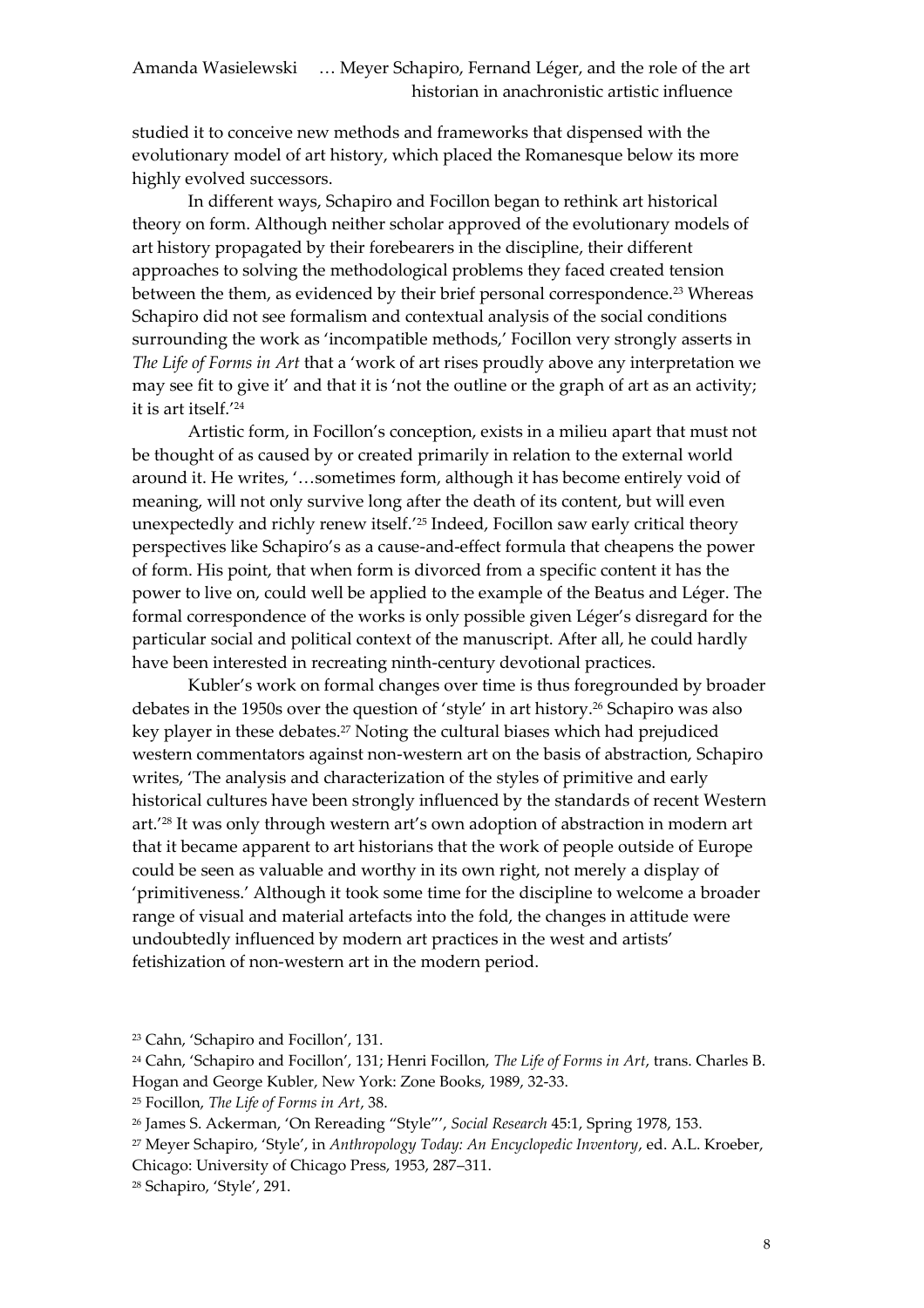Schapiro also critiques the completionist attitude in art historical studies of style up to that point, noting that, '…the single name given to the style of a period rarely corresponds to a clear and universally accepted characterization of a type.' 29 In so doing, he begins to take the first steps towards dismantling the universalist doctrines that governed the discipline. In addition to this, Schapiro acknowledges that, if a term like style were to persists, it does not belong to a delimited and continuous time period but rather can echo in different historical periods: 'The group style, like a language, often contains elements that belong to different historical strata.' <sup>30</sup> Schapiro thus sets the stage for contemporary art historical discourse, though it certainly took the discipline some time to catch up.

These debates over which metaphor should govern the taxonomy of art are typically built on the assumption of successive or continuous unidirectional influence. This erases the role of the art historian in reanimating art historical objects. Even if the governing classifications of traditional art history have weakened in popularity or relevance over the past century, the assumptions they are built on remain. One of these assumptions is the invisibility or objectivity of the art historian in processes of influence. While art history may now contain multiple flows and threads that represent the stories beyond the traditional western artistic canon, each individual path still seemingly flows with singularity in one direction, independent of the art historian's hand. Instead of thinking of history in terms of flow, it may be more useful to think of it in terms of multidirectional networks, taken as a whole, which provide multiple pathways rather than a series of one-way streets between art objects. Most of all, no ordering or accounting of art should forget the influence of the one who creates the schema: the art historian.

#### **Alive or dead**

Artists and art historians have long debated just how 'alive' artworks are, particularly those already consigned to art history and the museum. In 1909 F.T. Marinetti penned the Futurist Manifesto and published it in newspapers across Italy as well as on the front page of *Le Figaro* in France in 1909. He wrote:

Museums, graveyards! … They're the same thing, really, because of their grim profusion of corpses that no one remembers. […] Admiring an old painting is just like pouring our purest feelings into a funerary urn, instead of projecting them far and wide, in violent outbursts of creation and of action.<sup>31</sup>

It is not only the first so-called artist's manifesto but also an infamous diatribe against the value of museums—or, indeed, the study of art history. He asks, 'Why should we want to poison ourselves? Why should we want to rot?' 32

<sup>29</sup> Schapiro, 'Style', 288.

<sup>30</sup> Schapiro, 'Style', 294.

<sup>31</sup> F.T. Marinetti, 'The Foundation and Manifesto of Futurism (1909)', in *100 Artists'* 

*Manifestos: From the Futurists to the Stuckists*, ed. Alex Danchev, London: Penguin, 2011, 6.

<sup>32</sup> Marinetti, 'The Foundation and Manifesto of Futurism (1909)', 6.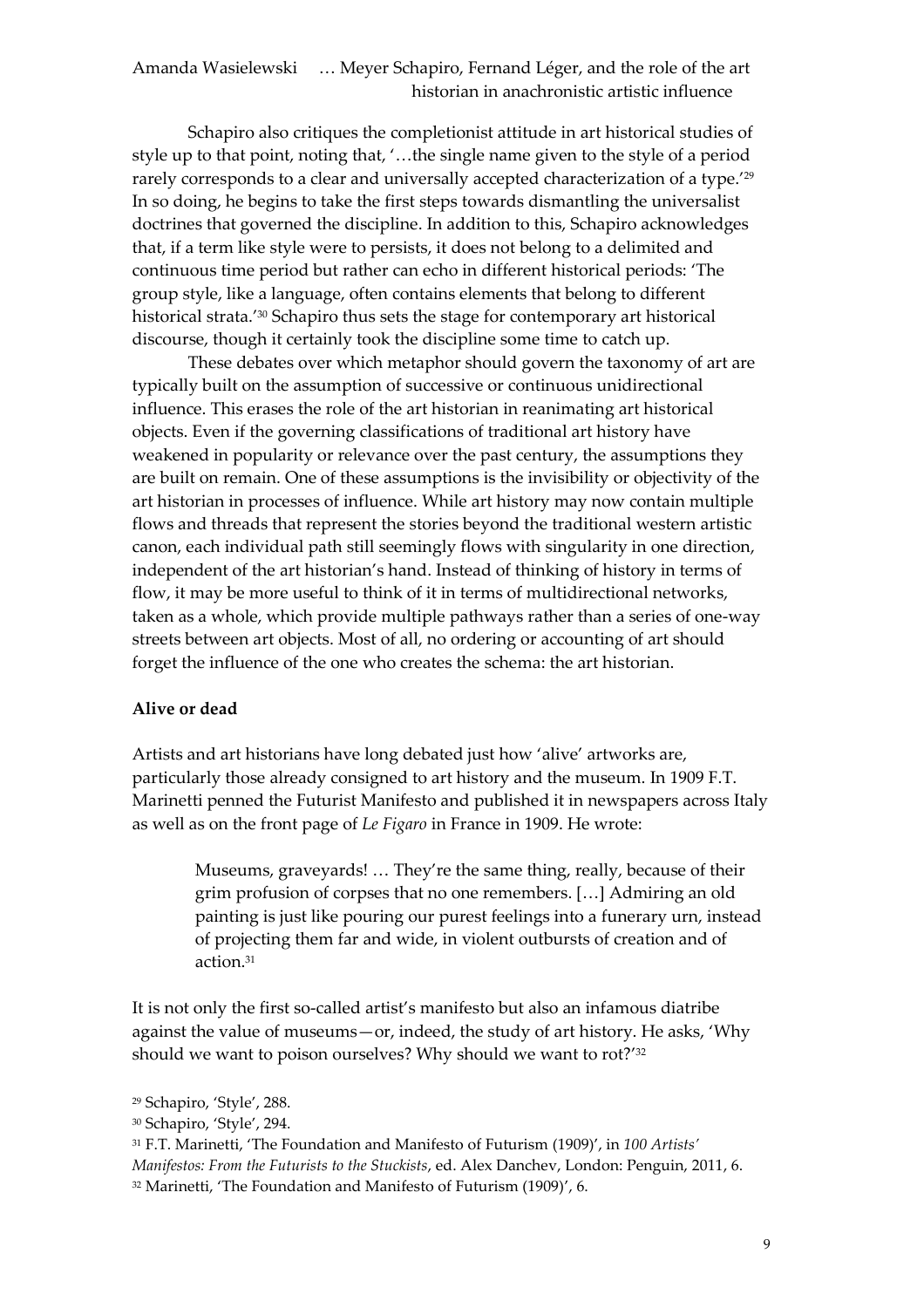The idealized figures and themes of Greek and Roman art and architecture, which dominated European academies for centuries, kept Italian artists confined to their past and the ruins of that past that surrounded them. The Futurists operated under the shadow of, among others, Giorgio Vasari, who wrote about the lives of artists in fourteenth- and fifteenth-century Italy and is often considered the first art historian. His work solidified the place of Cinquecento artists like Michelangelo and Raphael at the pinnacle of western artistic production for centuries to come. An artist himself, Vasari wrote about his contemporaries in heroic terms. His *Lives* were either stories about artists he knew or rumors and anecdotes he had heard about others he did not, and he did not concern himself much with research or getting the facts right.

Nevertheless, Vasari's shadow looms large over the development of the discipline of art history. This modern discipline, at its start in the nineteenth century, continued to prize Italian Renaissance art as the pinnacle of artistic production. While early art historians were concerned with cataloguing this peak and understanding the shape of artistic development before and after it, contemporary artists of their time were beginning to rebel against the classical models that had ruled European art since the sixteenth century. According to Christopher Wood, the modern period is the moment 'when artists will take control again of art history.' <sup>33</sup> If modernism saw artists wresting back control of the narrative from the historians, Futurism was modern artists' attempt at a full *coup d' tat*. Their manifesto declares that historians and their dusty old museums are no longer needed at all. The Futurists' *tabula rasa* approach aimed to erase the intellectual heritage of the past, including the influence of the artistic and literary movements that came before it.

By labelling the artworks in museums 'corpses', the Futurist Manifesto implies that the art of the past cannot grow or change, circulate, or meaningfully influence. The communicative potential of artworks remains intact through continual interpretation and translation. They provide an interface between the past and the present but also perhaps something more than a mere glimpse into the past. For Wood, the art historian is a kind of spiritual medium who communes with the dead object and transforms it into a living work of art through interpretation. He writes, 'I will tell you, however, that the art historian is the one who makes you see the carved relief again as a work of art.' <sup>34</sup> Once translated, according to Wood, the artwork can take over the business of communicating its aesthetic to the viewer itself. Key to this experience, according to Wood, is desire. He writes, '…art registers an adjustment of living consciousness to dead things.' <sup>35</sup> By this definition, art has a mystical quality that cannot be encapsulated by factual information surrounding its creation or creator.

Following Wood's line of thinking, it seems that in order for the artwork to live again, a priest is required, someone who can perform a ritual of resurrection. As a case in point, Meyer Schapiro was often described in terms more befitting a priest

<sup>34</sup> Wood, *A History of Art History*, 2.

<sup>35</sup> Wood, *A History of Art History*, 5.

<sup>33</sup> Christopher S. Wood, *A History of Art History*, Princeton: Princeton University Press, 2019, 265.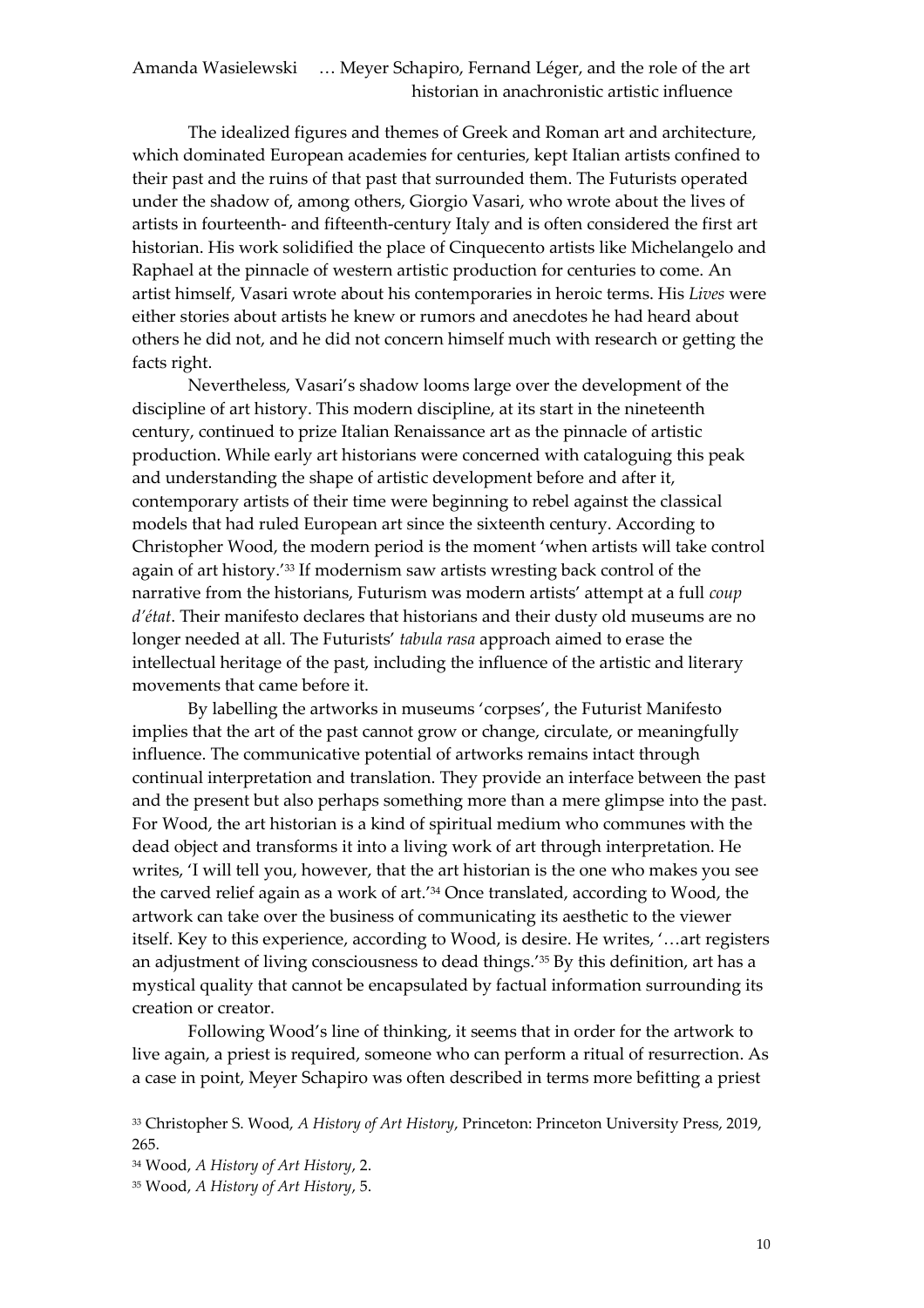or a cult leader than an art historian. As one attendee to his lectures described it, 'His knowledge was so impressive as to appear occult.' <sup>36</sup> Attending one of Schapiro's lectures is thus compared to attending a church service, where the priest reveals and decodes the hidden meanings of ancient objects for the present day.

## **Preposterous history**

In most contemporary art historical scholarship, the meaning assigned to an artwork is closely related to the moment and situation in which it was created. Whether this specific meaning is part of a formalist history of stylistic development or tied to the social and cultural milieu of the object, traditionally-defined artistic meaning cannot possibly change once the artist completes the work and puts it into the world. However, what constitutes meaning in art has shifted considerably among art historians over the past few decades. Western art history scholarship is full of subjectivity, biases, and blind spots. Purely objective or empirical modes of art historical scholarship have, through successive disciplinary critiques, been exposed as fallacies.

Mieke Bal proposes a model of history that she calls 'preposterous history,' arguing that not only does older artwork inform art in the present—basic linear history—but that the existence of newer artwork changes the older in turn. She writes:

Like any form of representation, art is inevitably engaged with what came before it, and that engagement is an active reworking. It specifies what and how our gaze sees. Hence, the work performed by later images obliterates the older images as they were before that intervention and creates new versions of old images instead.<sup>37</sup>

Of course, there are many facts around a work of art that are fixed in time and change little over the years. The basic information around medium, physical appearance, and creator are rarely revised, let alone totally 'obliterated', once documentation to confirm them has been secured. This is the empirical side of art historical research, its basic metadata, but it is not what has come to constitute meaning for art historians today.

Bal's idea that an artwork can retrospectively change makes sense if we look at just how radically the definition of artistic meaning has shifted over the past decades. Artworks have historically been defined by their iconography, what they represent, or their materials/medium. Painting in general (and oil painting in particular) still enjoy near synonymy with art. However, if we look at artworks as vehicles of communication—conveyors of meaning, layered with the cultural baggage of sometimes centuries of existence in the world—it follows that a work of art could change over time and be fundamentally altered by the work that comes in its wake, even if it remains more or less the same physically or materially.

<sup>37</sup> Mieke Bal, *Quoting Caravaggio*, Chicago: University Of Chicago Press, 2001, 1.

<sup>36</sup> O'Donnell, *Meyer Schapiro's Critical Debates*, 4.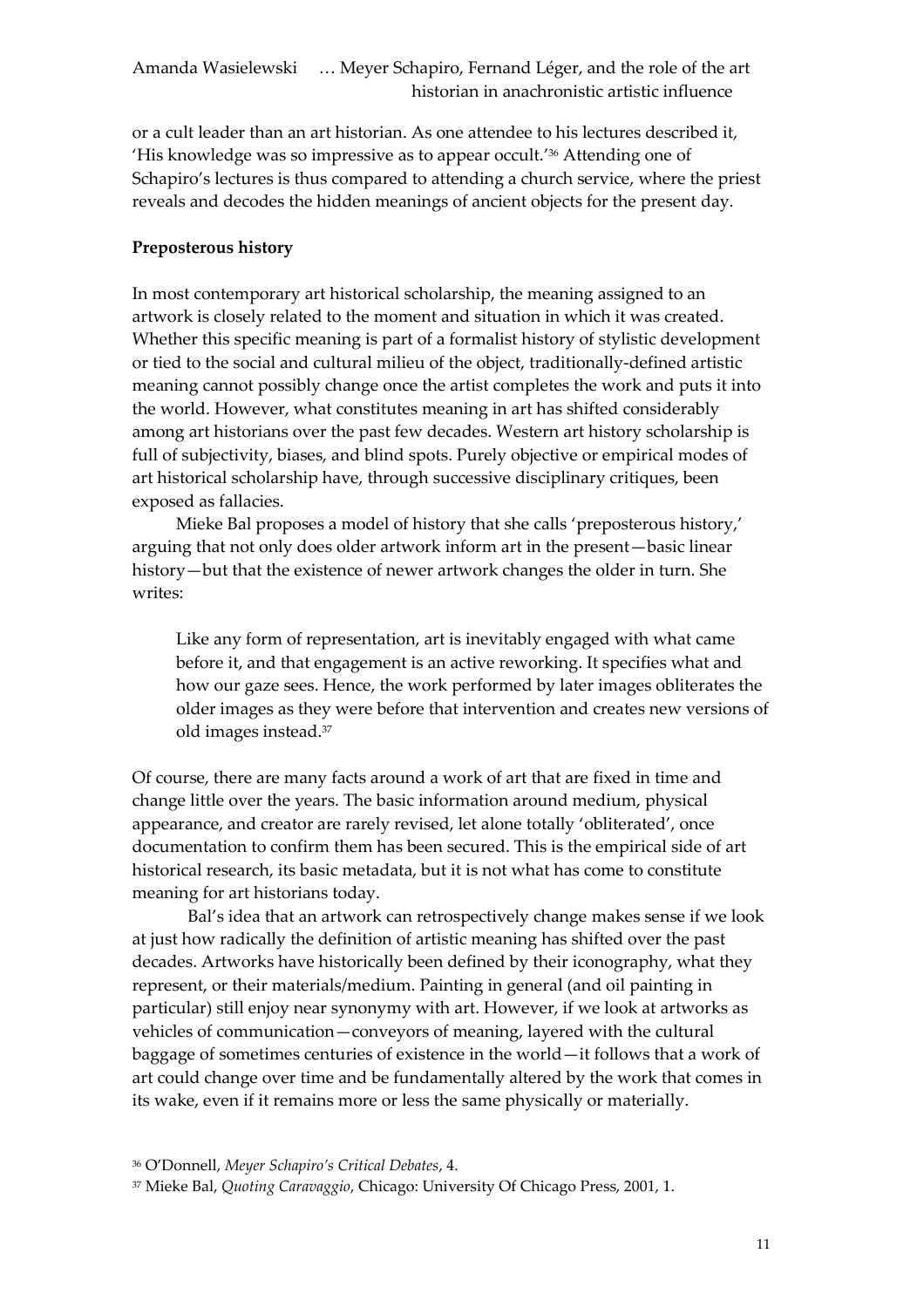Lorraine Daston and Peter Galison propose a model of the history of science that is similar to the one that Bal proposes in art history. They write:

You can play an eighteenth-century clavichord at any time after the instrument's revival around 1900—but you cannot hear it after two intervening centuries of the pianoforte in the way it was heard in 1700. Sequence weaves history into the warp and woof of the present: not just as past process reaching its present state of rest—how things came to be as they are—but also as the source of tensions that keep the present in motion.<sup>38</sup>

It is so with art as well. Looking at a historical work of art today—viewing it, using it as an example, discussing it, experiencing it—is an ongoing process. Art historical scholarship balances between the past and the present, mediated via the work of art.

As James Elkins writes, 'Good scholarship suppresses the more egregious anachronisms, but it can never erase them entirely.' <sup>39</sup> It would be impossible and, even, undesirable to try to write art history from any point of view other than an anachronic (i.e., contemporary) one. Revisiting different artists and time periods in art history is more than just correcting the facts around artworks. These facts are the basic metadata of the work, but there is also more to the data and interpretation that surrounds an artwork than this. Subsequent history can have an irreversible effect on how we 'read' a work of art and changing perspectives provide new layers of meaning.

After a period of approximately two hundred years, new styles, series, and ways of representing the Book of Revelation, along with other commentaries and exegeses, took prominence over the Beatus group of manuscripts. <sup>40</sup> The Léger anecdote, however, reminds us that the object has a life in the world after its point of creation that deserves further attention. Even more than that, however, it reminds us that art historians are not passive or objective observers of art objects.

Despite the formal similarities between Léger's work and the Beatus manuscript, I would not, in fact, lobby for its inclusion in Williams's catalogue of Beatus manuscripts nor would I argue it should be read as a continuation of medieval visual culture. While acknowledging the layers of use, interpretation, and influence piled on an art object after its creation, we still need to be careful in how we read the present into the past. Schapiro shared this view, as evidenced by his comments to Focillon in a letter dated May 9, 1936:

I have cited you in my lectures as the only French teacher of medieval art who was applying to the past the insights gained through the modern aesthetic experience… But I believe that unless the peculiar assumptions

<sup>40</sup> The Beatus typology did not entirely disappear from use after this period. It should be noted that manuscripts placed in other taxonomies, such as the Trinity Apocalypse (Cambridge, Ms. R.16.2), a thirteenth-century Anglo-Norman Apocalypse, retained some iconographic elements from the Beatus Apocalypse, such as the scene of Heavenly Jerusalem on fol. 25v.

<sup>38</sup> Lorraine Daston and Peter Galison, *Objectivity*, New York: Zone Books, 2007, 19.

<sup>39</sup> James Elkins, *Stories of Art*, New York: Routledge, 2002, 34.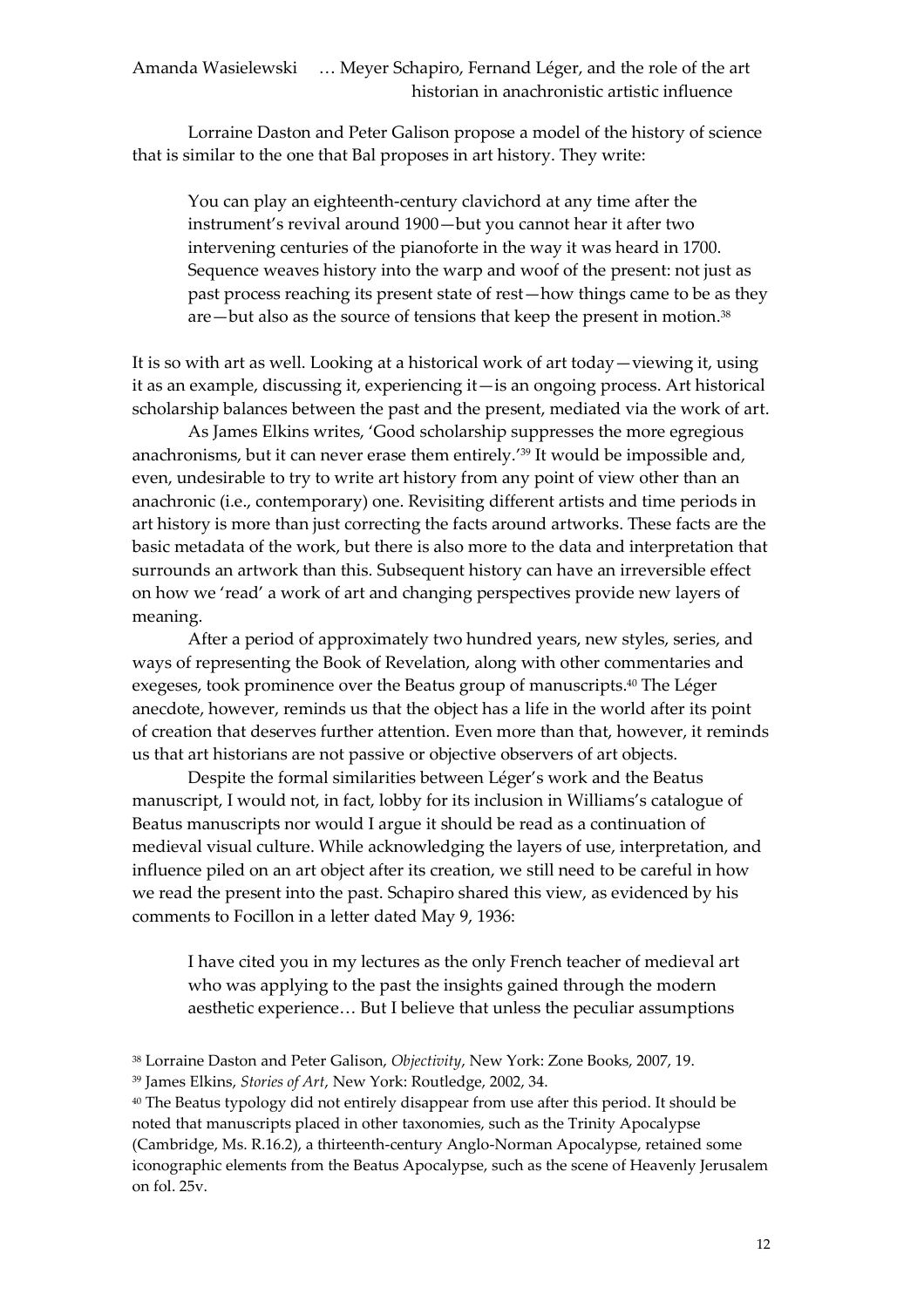underlying modern formalism are laid bare, its application to past art will involve serious distortions, even in formal analysis.<sup>41</sup>

In other words, Schapiro approaches the topic of confluence between medieval and modern art with interest but not without reservations.

A raft of more recent publications, including Christopher Wood and Alexander Nagel's *Anachronistic Renaissance,* Nagel's *Medieval Modern*, and Amy Knight Powell's *Depositions*, have attempted to read pre-modern art in the context of postmodern theory and postmodern art in the context of pre-modern practice, often exercising little caution in the enterprise. <sup>42</sup> While the comparisons in these texts are provocative, the reading of the Morgan Beatus and its interaction with Léger that I am proposing here is not designed to unite the disparate time periods in which they were produced. Nor am I attempting to read these works formally, through a pseudomorphic lens. Instead, I aim to address a very specific historical moment where Léger and the Morgan Beatus directly interacted with one another. While the manuscript remains firmly in the context of its creation, it also continues to exist as part of the modern period. The same work is both medieval and modern in turn, not only in its persistence through time but, crucially, in how it is read, its use, and its importance in the historical moment in question and within that particular context. Léger's work becomes a little bit medieval while the Beatus acquires a new gloss of modern theory, but that does not mean Léger's work or the manuscript lose their historical specificity.

Schapiro's art historical methodology has been tied to the emergence of critical theory in his application of Marxist dialectical materialism.<sup>43</sup> His leftist political affiliation and anti-fascist stance emerged through his attempt to unravel how other scholars had injected modern prejudices, such as assumptions based on racial psychological character, into their categorization of art historical objects. Of course, Schapiro's readings also contain his own particularly modern political perspective.<sup>44</sup> However, Schapiro began to acknowledge the various subjectivities at play in art history at this early moment, unlike many of his contemporaries.

# **Copy / original**

In the 1930s many artists and intellectuals, including Schapiro and Léger, were concerned with the proliferation of mass media they observed in popular culture. Walter Benjamin's famous 1936 essay, 'The Work of Art in the Age of Mechanical Reproducibility,' speaks powerfully on the theoretical issues surrounding mass

<sup>44</sup> Cynthia L. Persinger, 'The Politics of Style: Meyer Schapiro and the Crisis of Meaning in Art History', Ph.D., Pennsylvania, University of Pittsburgh, 2007, 91–100.

<sup>41</sup> Qtd. Cahn, 'Schapiro and Focillon', 131.

<sup>42</sup> Alexander. Nagel and Christopher S. Wood, *Anachronic Renaissance*, New York: Zone Books, 2010; Alexander Nagel, *Medieval Modern: Art out of Time*, New York: Thames & Hudson, 2012; Amy Powell, *Depositions: Scenes from the Late Medieval Church and the Modern Museum*, New York: Zone Books, 2012.

<sup>43</sup> David Craven, 'Meyer Schapiro, Karl Korsch, and the Emergence of Critical Theory', *Oxford Art Journal* 17:1, 1994, 42.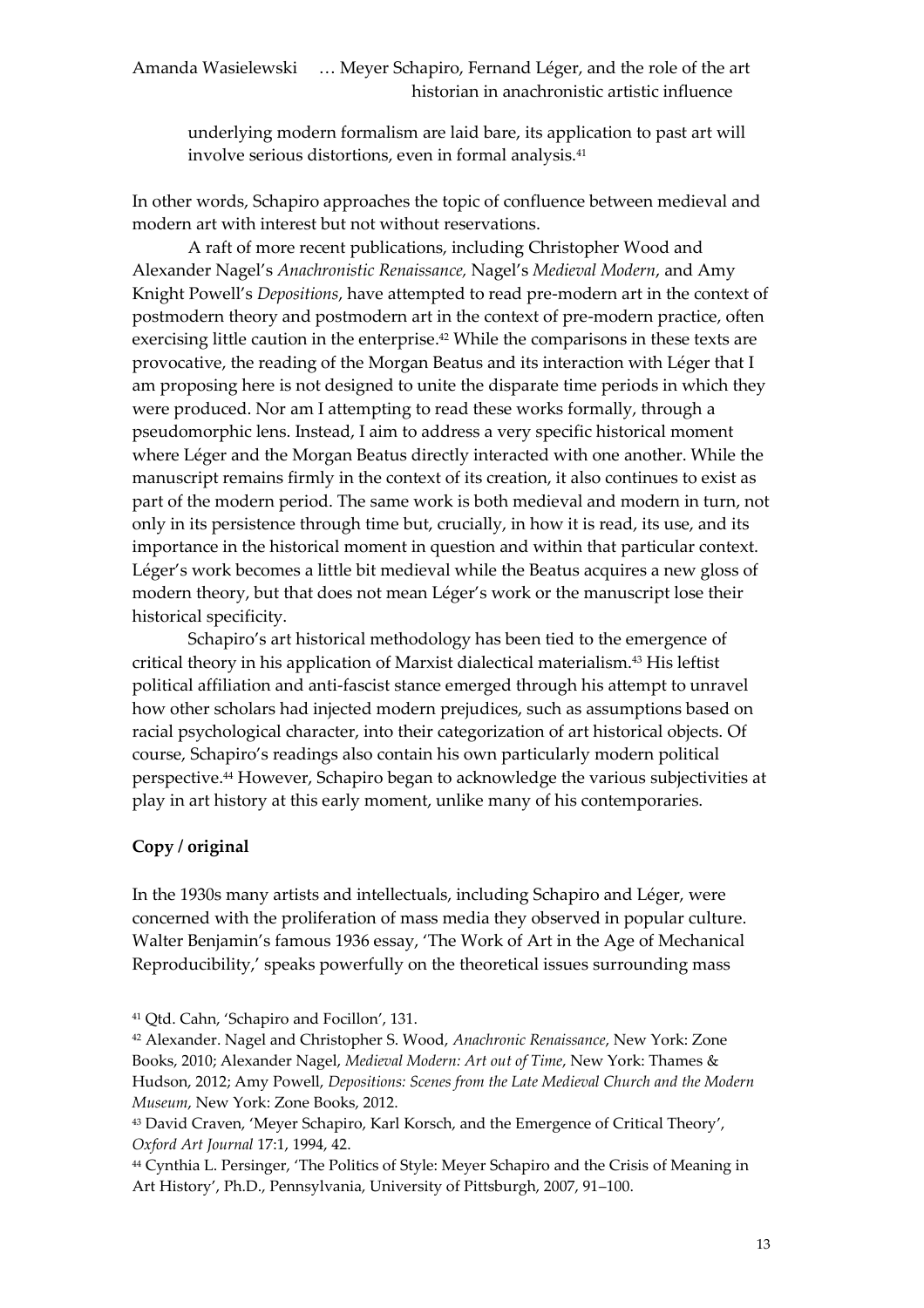media reproductive technologies at the time.<sup>45</sup> Schapiro, in fact, was one of the last people to try to convince Benjamin to leave Europe before the Nazi invasion of France in 1939.<sup>46</sup> The work of Benjamin's fellow Frankfurt School theorists, Max Horkheimer and Theodor Adorno, on what they called 'the culture industry' further contextualizes the importance of these questions in the 1930s and into the 1940s.<sup>47</sup> The Morgan Beatus, therefore, enters into two concurrent debates at the time: the debate around reproduction and authenticity and the status of the material object in art.

Attendant to its focus on family lineage, the literature surrounding medieval manuscripts is often fixated on the isolation of a model. A useful example of this fixation can be found in scholarship on the Anglo-Norman Apocalypse manuscripts that were produced in England in the thirteenth century. For many years, scholars debated whether the Morgan Apocalypse (New York, Morgan, MS. M.524), or some other extant manuscript, was the archetypal model of the series, as if all copies of this type were extant and one of them *had* to be the 'original.' <sup>48</sup> It was only later that scholars began to question the primacy of the Morgan Apocalypse and surmise that perhaps there was a lost archetypal model that served as the starting point of the series.

By the fifteenth century, in Burgundy, Apocalypse manuscripts such as the Apocalypse of Margaret of York (New York, Morgan, MS. M.484) and the Apocalypse of Charles the Bold (New York, Morgan, MS. M.68) copied no model but were left up to the personalized inclinations of bookmaker and patron. This shift in practice and sudden interest in uniqueness or originality occurred around the same time as the invention of the printing press and the development of block book or xylographic printing methods.<sup>49</sup> While copies and copied motifs occur for the next few centuries (notably in the recycling and repetition of elements or figures in seventeenth-century Dutch paintings), the emphasis from the sixteenth century onward is mostly on uniqueness or originality of a singular work, despite liberal

<sup>45</sup> Walter Benjamin, 'The Work of Art in the Age of Its Technological Reproducibility', in *The Work Of Art In The Age Of Its Technological Reproducibility, And Other Writings On Media*, ed. Michael William Jennings, Brigid Doherty, and Thomas Y. Levin, trans. Edmund Jephcott, Rodney Livingstone, and Howard Eiland, Cambridge, MA: Belknap Press of Harvard University Press, 2008, 19–55.

<sup>46</sup> Thomas E Crow, *The Intelligence of Art*, Chapel Hill: University of North Carolina Press, 2000, 7.

<sup>47</sup> Theodor Adorno and Max Horkheimer, 'The Culture Industry: Enlightenment as Mass Deception', in *The Cultural Studies Reader*, ed. Simon During, London: Routledge, 1993, 31–41. <sup>48</sup> The debate on this manuscript between scholars George Henderson and Roger Freyhan can be found in George Henderson, 'Part II: The English Apocalypse: I', *Journal of the Warburg and Courtauld Institutes* 30, January 1967, 131; R. Freyhan, 'Joachism and the English Apocalypse', *Journal of the Warburg and Courtauld Institutes* 18:3/4, July 1955, 211. Barbara Nolan provides proof that the M.524 contains copying errors and therefore cannot be an archetypal model, see Barbara Nolan, *The Gothic Visionary Perspective*, Princeton: Princeton University Press, 1977, 69, note 69.

<sup>49</sup> Amanda Wasielewski, 'Books Were Opened: The Apocalypse of Margaret of York (Ms. M.484) and Spiritual Empowerment of the Laity in the Fifteenth Century', *Peregrinations: Journal of Medieval Art and Architecture* 5:4, January 2016, 76–110.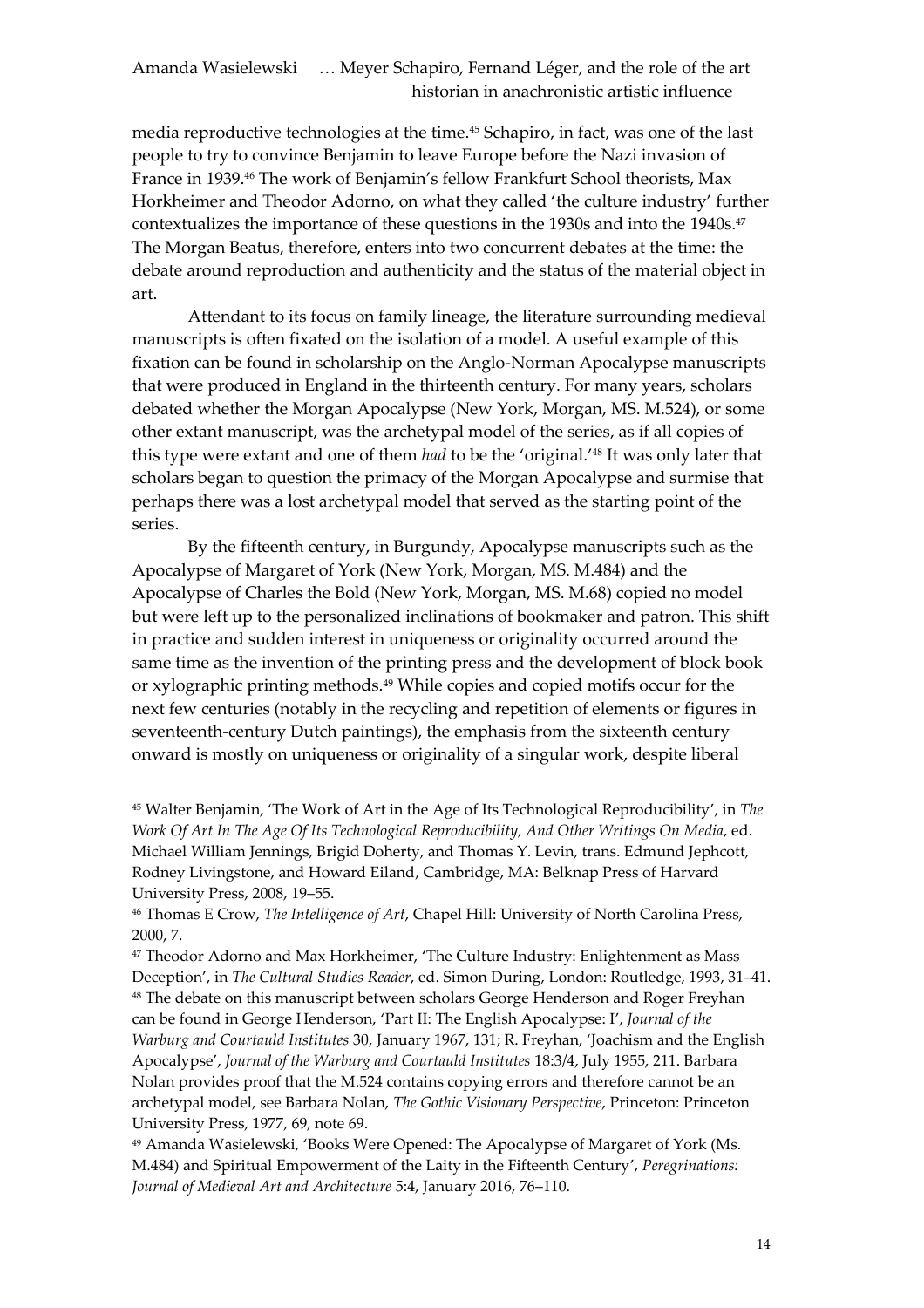stylistic and iconographic borrowings.<sup>50</sup> One could argue that not until techniques of appropriation and repetition were taken up in the twentieth century, did the mystique and aura of the 'original' dissolve again. This shift in practice in the twentieth century effectively bookended a long period of experimentation with the singular and unique artwork that began in the fifteenth century with the printing press and ushered in a long era of mass-media.

Michael Camille, writing on the relationship between Schapiro's scholarly output and New York School modernism, frames his own art historical methodology in terms of material culture studies and the renewed focus on the object in the 1990s. He opines that:

…the Beatus Apocalypse in the Morgan Library has nothing in common with the works of individual genius displayed in the Museum of Modern Art, but is more akin to the flesh of hoardings and the funnies in the newspapers sold in the streets outside.<sup>51</sup>

It is true that the Morgan Beatus, used and viewed as intended in the tenth century, has very little in common with the artworks in the Museum of Modern Art. In the present day and in its current state, however, it *does* appear to now have quite a lot in common with those artworks in MoMA. Both the Morgan M.644 and Léger's *The Divers* in MoMA have met a similar fate: preservation in perpetuity in a New York institutional setting. Both these works are treated and handled today in not dissimilar ways. The modern period transformed what we know or can say about what the Morgan Beatus is and what it does. Interactions between this book and Schapiro, Léger and others during the early twentieth century isolated the book from any tenth century utility into the realm of auratic art and individual genius.

Camille argues that medieval art is part of a network 'which totally transcends the individual either as maker or viewer.' <sup>52</sup> Scholarship on the Morgan Beatus has always revolved, in some way, around its individual maker due to the presence of his signature in an acrostic on fol. 293r [fig.1]. The emphasis on Maius is, on one hand, indicative of the pride, authorship, individual perspective, and invention that is so highly valued in the modern period, but it also reflects the rarity of this type of signature or any signature at all in manuscript production of the

<sup>50</sup> Examples of recycled imagery in seventeenth century Dutch painting are too numerous to mention in full, but the practice was particularly prevalent in genre painting, such as those by Gerrit ter Borch and Pieter de Hooch, and still life painting, such as those by Melchior d'Hondecoeter. See Wayne E. Franits, *Dutch Seventeenth-Century Genre Painting: Its Stylistic and Thematic Evolution*, New Haven: Yale University Press, 2004. Wayne E. Franits, Pieter de. Hooch, and J. Paul Getty Museum., *Pieter de Hooch: A Woman Preparing Bread and Butter for a Boy*, Los Angeles: J. Paul Getty Museum, 2006, 9. Eric Jan Sluijter, 'On Brabant Rubbish, Economic Competition, Artistic Rivalry, and the Growth of the Market for Paintings in the First Decades of the Seventeenth Century', *Journal of Historians of Netherlandish Art* 1:2, December 2009; Marrigje Rikken, *Melchior d'Hondecoeter, Bird Painter*, Amsterdam: Nieuw Amsterdam, 2008.

51 Michael Camille, "How New York Stole the Idea of Romanesque Art': Medieval, Modern and Postmodern in Meyer Schapiro', *Oxford Art Journal* 17:1, January 1994, 73. <sup>52</sup> Camille, 'How New York Stole the Idea of Romanesque Art', 72.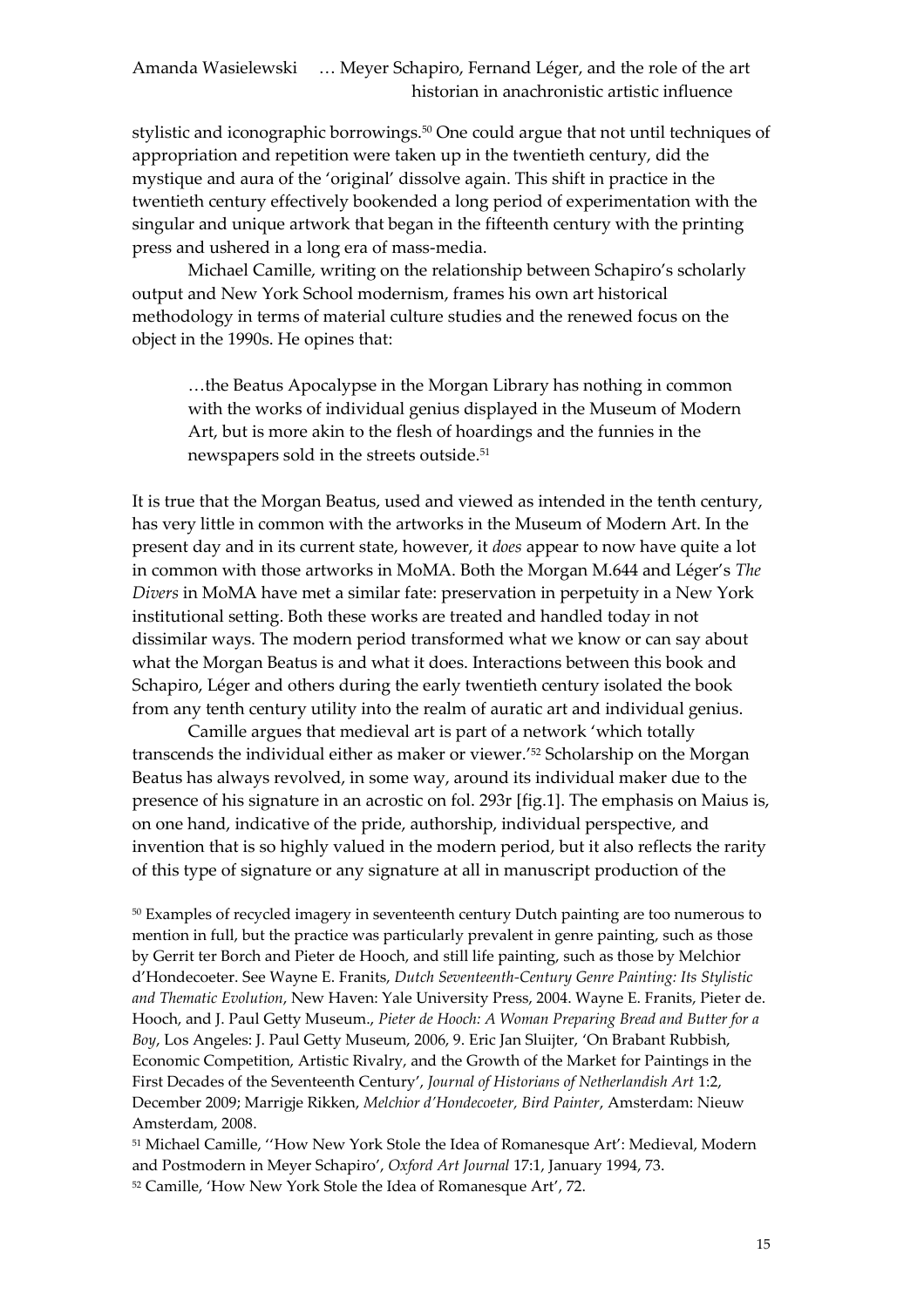medieval period. Due to the rarity of authorial markings in manuscript work and the fact that manuscripts were often collaborative efforts, art historians have been understandably excited to see Maius's prominent statement at the end of the Morgan Beatus.

The status of the M.644 as 'original' is not only due to its age and relative completeness but also to the prominent place of the authorial statement. Authorship signifies intent and uniqueness. Not until a signed urinal was introduced to the jury of a New York art exhibition in 1917 (with the pseudonym R. Mutt), did any artist so clearly separate the authorial gesture from its role as an indication of originality. The author's signature usually points to an object imbued with personal artistic invention. Duchamp, of course, subsequently produced a number of reproductions and proxies for the lost original. In doing so, he posed the question of what happens when you layer authorial intent upon the unoriginal. What happens when you sign a copy?

The modernist implication, prior to Duchamp, was that this would be a rather meaningless act. It is notable that Schapiro, in his analysis of medieval artwork, places a great amount of value on individual artistic freedom and by implication authorship.<sup>53</sup> As modernist logic would have it, there would be no point in assigning authorship to something unless there had been some significant change or individualistic contribution to its production, unless it was one of Kubler's prime objects or signified some great leap forward. In fact, John Williams implies just such a rationale for Maius's signature: Maius had altered the cycle to such a degree that he felt compelled to claim credit for his invention.<sup>54</sup>

It is evident that modernist interest in pre-modern art was inflected by the question of authorship and artistic intention. Léger wrote, in 1931, on the mosaic murals of the Hagia Sofia:

Everything that preceded the Italian Renaissance is infinitely interesting to us modern artists because of its nearness to our conception of an art form which invents, and not merely copies. The Italian Renaissance substituted for the artistic creation of the great epochs the simple imitation of reality.<sup>55</sup>

Léger's statements on the Hagia Sofia murals invert the conventional wisdom of the time regarding the inventiveness and originality of pre-modern art. According to Léger, the artwork produced following the Italian Renaissance was the *un*original or the copy due to its strict adherence to naturalism.

The collection of extant Beatus manuscripts are, without a doubt, a series of handmade copies produced over the course of two centuries, and their deviations from one another form the basis for complex taxonomies devised by art historians over the years. The aim of the iconography is not, however, to reproduce the natural world as seen through a singular perspective, as artists had been doing since the Renaissance. Looking at the Morgan Beatus as an object in its entirety, we can see

<sup>53</sup> Williams, 'Meyer Schapiro in Silos', 339; Camille, 'How New York Stole the Idea of Romanesque Art', 66.

<sup>54</sup> Williams, *The Illustrated Beatus*, 1994, 1:77.

<sup>55</sup> Fernand Léger, 'Byzantine Mosaics and Modern Art', *Magazine of Art*, April 1944, 144.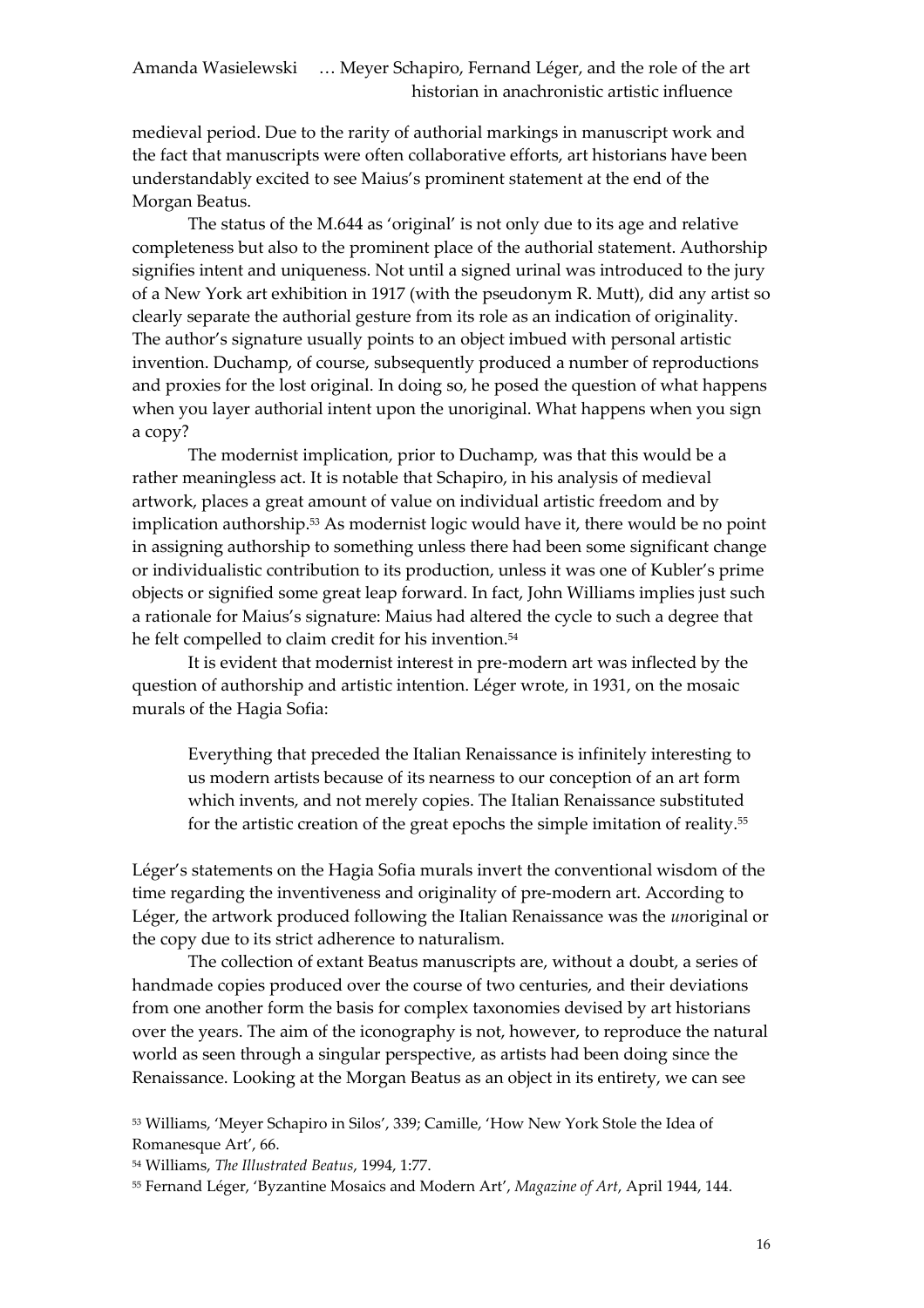that it is just one amongst a large number of similar hand-copied books created around a nearly identical program, but each individual illustration in the book does not reproduce the material world in optical precision. This distinction between a copy of nature and a copy of symbolic iconography is the crux of this modernist meditation into the nature of reproduction and originality.

# **Medium specificity**

In addition to modern commentators reading authenticity into the Beatus manuscript by virtue of its specific authorship, they also comment on its purity with regard to medium. By referencing the concept of medium in relation to medieval works, they superimpose a decidedly modern issue on premodern artifacts. In the aforementioned essay by Léger, for example, he comments that the flatness of the figures in the Hagia Sofia mural is truer to its architectural medium, writing, '…instead of destroying the wall, they respect it.' <sup>56</sup> Both the murals of Hagia Sofia and the Morgan Beatus can be seen, from a modernist point of view, to be working within the confines of their flattened medium: the pages of a book or the wall of a building.<sup>57</sup> The flatness of the figures here is seen to be *true*, but it is not true to the natural world but rather the support structure (the materiality of the medium) upon which it is painted.

The figural style of the Morgan Beatus was not, of course, chosen with some modernist notion of truth to materials, but Léger nevertheless reads it within this modernist framework. Elizabeth S. Bolman argues that the use of color in this manuscript functioned as a type of mnemonic device to aid in memorizing the text.<sup>58</sup> I would not want to speculate on the exact reason for the flatness of the figuration in the Morgan Beatus, but, given the symbolic and mnemonic functions of the iconography, a naturalist depiction would have severely limited the communicative abilities of this manuscript. The tension that remains, then, for the Morgan Beatus during its afterlife in the modern era, is the ideological difference between a copy of nature as perceived by the eye and a copy of a figural typology, developed over a length of time within a culture and intimately integrated into social life.

In his essay, 'The Human Body Considered as an Object,' from 1945, Léger states, '… to the mind of the modern artist, a cloud, a machine, a tree are elements as interesting as people or faces. So new pictures, important compositions will be made from an entirely different visual angle.' <sup>59</sup> In addition to the flatness of the figures, one of the first things the modern viewer might notice in the Morgan Beatus is the flatness of the picture plane. The visual angle presented in its pages differs substantially from a single point (i.e. single viewer, individualistic) perspective. The Morgan Beatus would have most likely have been oriented horizontally when it was viewed, so the horizontal plane creates a field upon which figures crawl and scramble.

<sup>56</sup> Léger, 'Byzantine Mosaics and Modern Art', 144.

<sup>57</sup> Clement Greenberg, 'Post Painterly Abstraction', *Art International* 8:5–6, 1964, 63.

<sup>58</sup> See Bolman, 'De Coloribus.'

<sup>59</sup> Fernand Léger, 'The Human Body Considered as an Object', in *Functions of Painting*, New York: Viking Press, 1973, 133.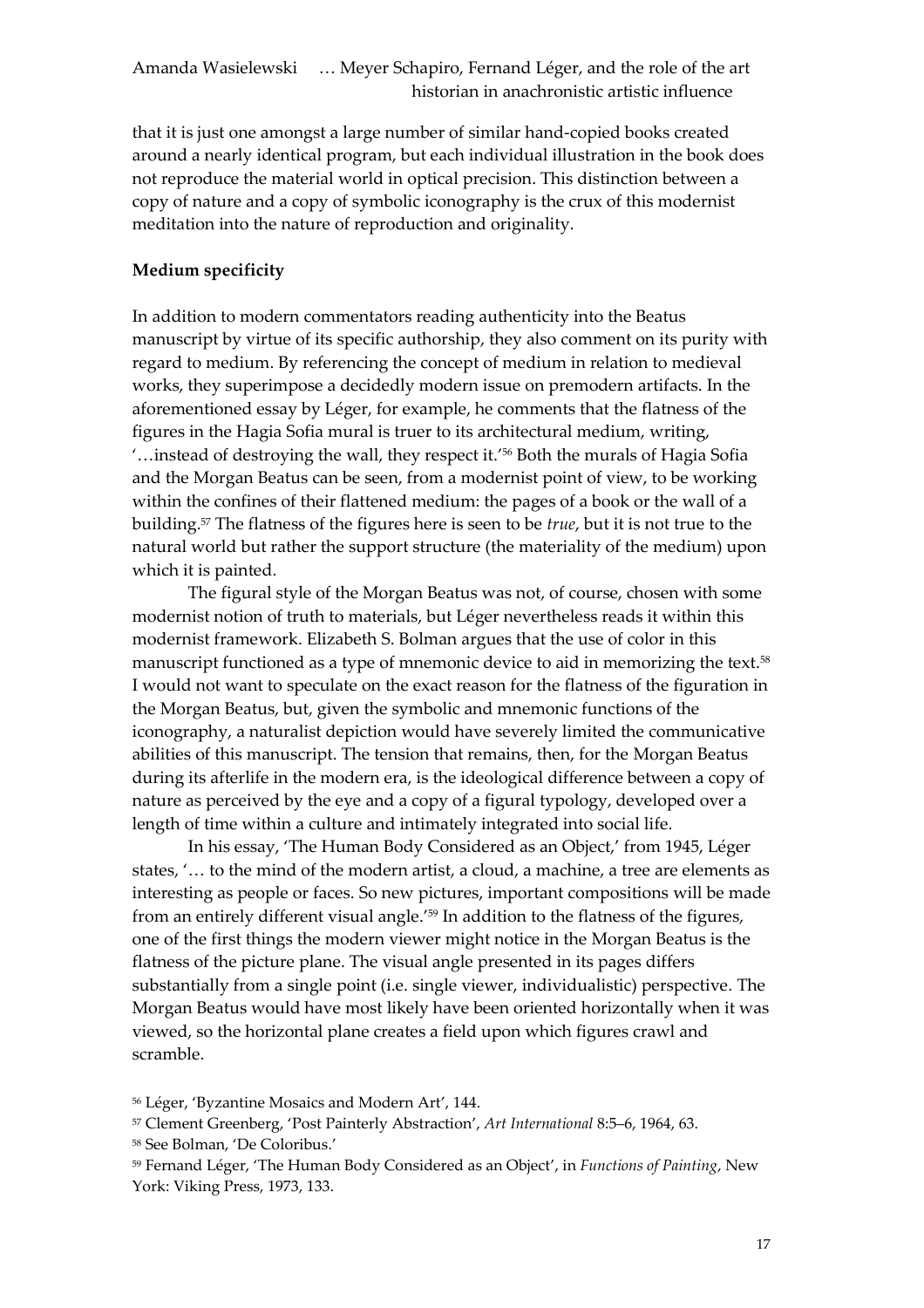Léger was not at all circumspect in proclaiming that the flatness of both figure and medium in pre-modern artwork mirrored the modernist conception of artistic invention. For modernist artists like Léger, looking for a way out of linear perspective, the Morgan Beatus seemed to present a new visual angle. Léger's *Divers* and *Acrobats* of the 1940s, as noted, drew inspiration from many of the formal qualities of the Morgan Beatus. The difference in Léger's work is that is always shown on a wall, vertically aligned. While the downward viewpoint makes particular sense in a book that lies flat as its viewed, Léger's work pictured on the wall also, in its own way, disorients a sense of Euclidean space and a particular individualistic point of view.

It can be assumed, given the schematic nature of the Apocalypse illustrations in the Morgan Beatus, that they are not based on a paradigm of natural vision. The narrative of the Apocalypse is not vision-centric, but rather map-like, serving as a means by which to decode and understand the text. Léger's stylistic borrowings from the Morgan Beatus divorce the iconographic and visual techniques from the text, indicating a key break between the medieval period and modern artists' interest in this manuscript. For the medieval reader, text was paramount. As noted, Bolman argues that the formulas for arranging the different blocks of color in the manuscript were a type of mnemonic device and served as a key to memorizing the text.<sup>60</sup>

Beatus of Liébana, and those who followed him, felt that the Book of Revelation was the most important book of the Bible, the key to understanding all the other texts.<sup>61</sup> So it was of the utmost importance to know the Apocalypse inside and out. The illustrations are aids that guide the acquisition of the knowledge encoded in the text. The Apocalypse has, throughout its existence, been used as a key to knowledge, the source from which believers decode the meaning of their age. Many of the existing manuscripts from the Mozarabic period in Spain, such as missals and antiphonaries, are associated with collective oral/aural worship practices. During this period, clergy actively promoted liturgical practice that prominently featured music and hymns.<sup>62</sup> It is, therefore, possible that the Morgan Beatus could have been used as part of collective worship practice, which may at least partly explain the use of symmetrical or mirrored figures in the illustrations. Given these contextual clues, the schematic illustrations of the Morgan Beatus can be interpreted as a source of collective knowledge and site of immersive action.

Léger, like many other artists in the 1930s, was drawn to murals and largescale paintings. He saw this format as a way to emphasize the power of humanity in collective action and a means by which art could be created for all classes of people.<sup>63</sup> Two murals, both of which happen to be placed in wealthy patrons' homes rather than among the 'people', nevertheless demonstrate the model of viewership for mural works of this era as enveloping or immersive sites: a mural created for

<sup>60</sup> See Bolman, 'De Coloribus.'

<sup>61</sup> Bolman, 'De Coloribus', 25.

<sup>62</sup> Ruth E. Messenger, 'Mozarabic Hymns in Relation to Contemporary Culture in Spain', *Traditio* 4, January 1946, 163.

<sup>63</sup> Willmoth, 'Léger in America', 50. See also Fernand Léger, 'Art and the People', in *Functions of Painting*, New York: Viking Press, 1973, 141–48.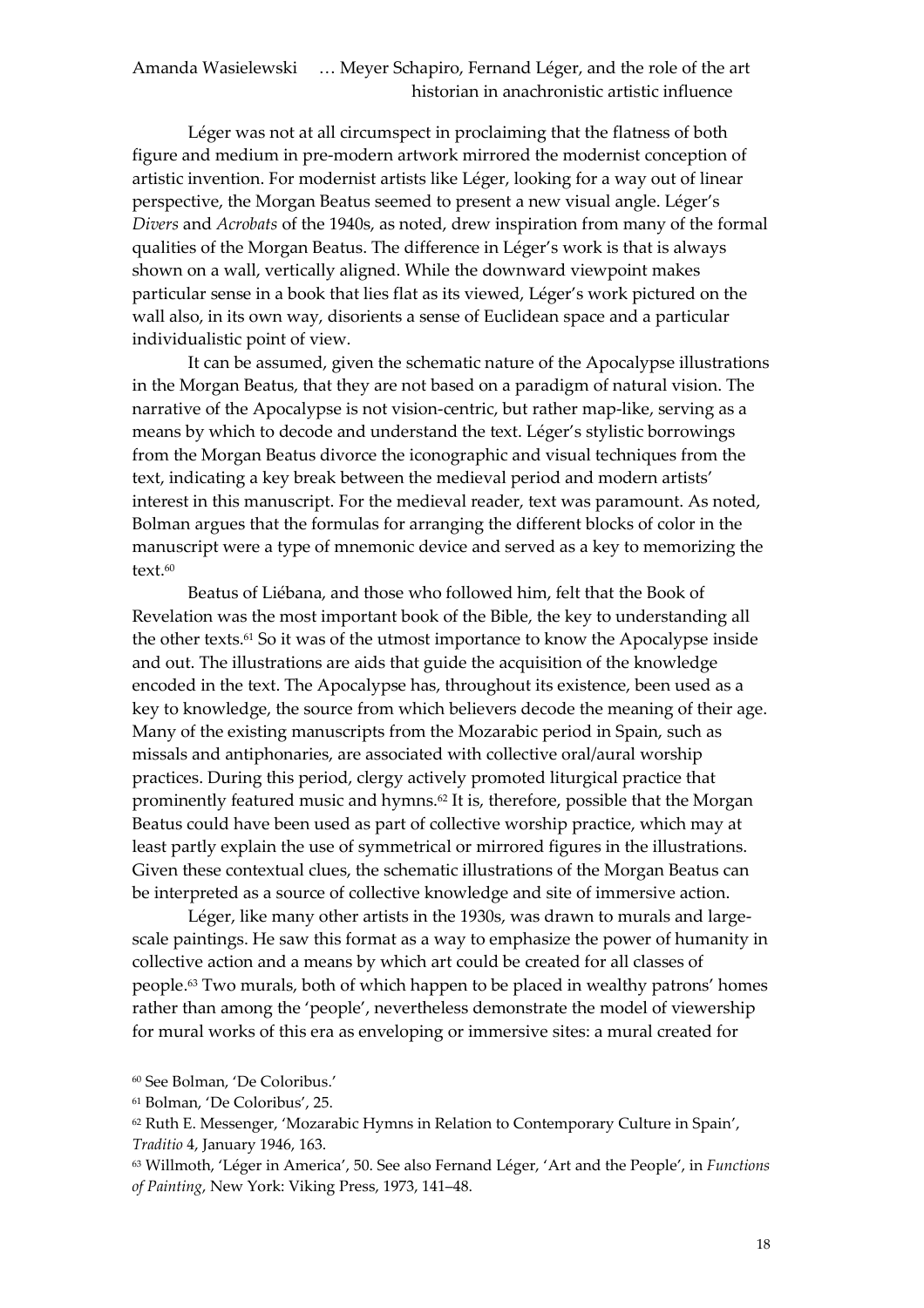Wallace K. Harrison's home (1943) and one in Nelson A. Rockefeller's New York apartment (1938). <sup>64</sup> A similar immersive quality can also be found in the illustrations of the Morgan Beatus and their schematic use of the horizontal space of the page. Although Léger's work is oriented vertically, we cannot characterize its subject matter, in critic Leo Steinberg's terms, as 'nature' over 'culture'.<sup>65</sup> Nor can we view it as any model of vision that would imply a window-like portal to naturalism. It fits more readily into Steinberg's conception of the horizontal picture plane, a workspace or site of activity rather than an individual, distanced perspective. The Morgan Beatus is also, in essence, a horizontal picture plane, upon which its narrative objects are spread. In this way, each work can be read in any order, so to speak, without compromising its historical specificity or integrity.

#### **Conclusion**

Mutual exchange between the academic discipline of art history and the contemporary art world is common practice. Art historians regularly write about the work of contemporary artists in academic journals and act as art critics and theorists in the non-academic art press. They also help curate contemporary art exhibitions, guest lecture at art schools, attend art fairs, and advise commercial galleries. While the self-reflexivity of art history as a discipline is evident in the copious literature devoted to historiographic concerns, the influence of art historians in the direction contemporary art takes is often treated as background information, such as in the case of Schapiro/Léger. There are notable exceptions to this, such as Clement Greenberg's influence on the painters of his time. Barring such authoritarian influence, however, one might be forgiven for assuming art historians have remained isolated from the business of art-making. Indeed, the ideal of the objective, distant observer is still upheld in the humanities, despite late twentiethcentury critiques of scientific epistemologies.<sup>66</sup>

While a certain amount of distance in the writing of art history may be desirable, the pretense of objectivity or lack of influence in the direction of contemporary art practice is just as impossible as it ever was. Christopher Wood argues in his book *The History of Art History* that the discipline lost its bearings once artists turned away from formal experiments. Rachel Wetzler summarizes his argument, writing, 'Modernism opened a door that can't be shut; now art is doomed to a permanent present.' <sup>67</sup> Despite what dire prognoses art historians may make, however, the present only appears permanent by virtue the near-constant mediation and remediation of artworks and artefacts. These works continue to 'live' as works of the present, as contemporary art or visual culture, because they are continually renewed. The past has never been contained safely in the past as long as its objects

<sup>64</sup> Given Léger's leftist theories around murals, it is ironic that the two under discussion in this essay were commissions for the private homes of wealthy individuals.

<sup>65</sup> Leo Steinberg, *Other Criteria: Confrontations with Twentieth-Century Art,* London: Oxford University Press, 1972, 61–98.

<sup>66</sup> See, for example, Andrew Ross, ed., 'Science Wars Special Issue', *Social Text* 46/47, Spring/Summer 1996.

<sup>67</sup> Rachel Wetzler, 'Lives of the Art Historians', *Art in America*, January 2020, 28–30.